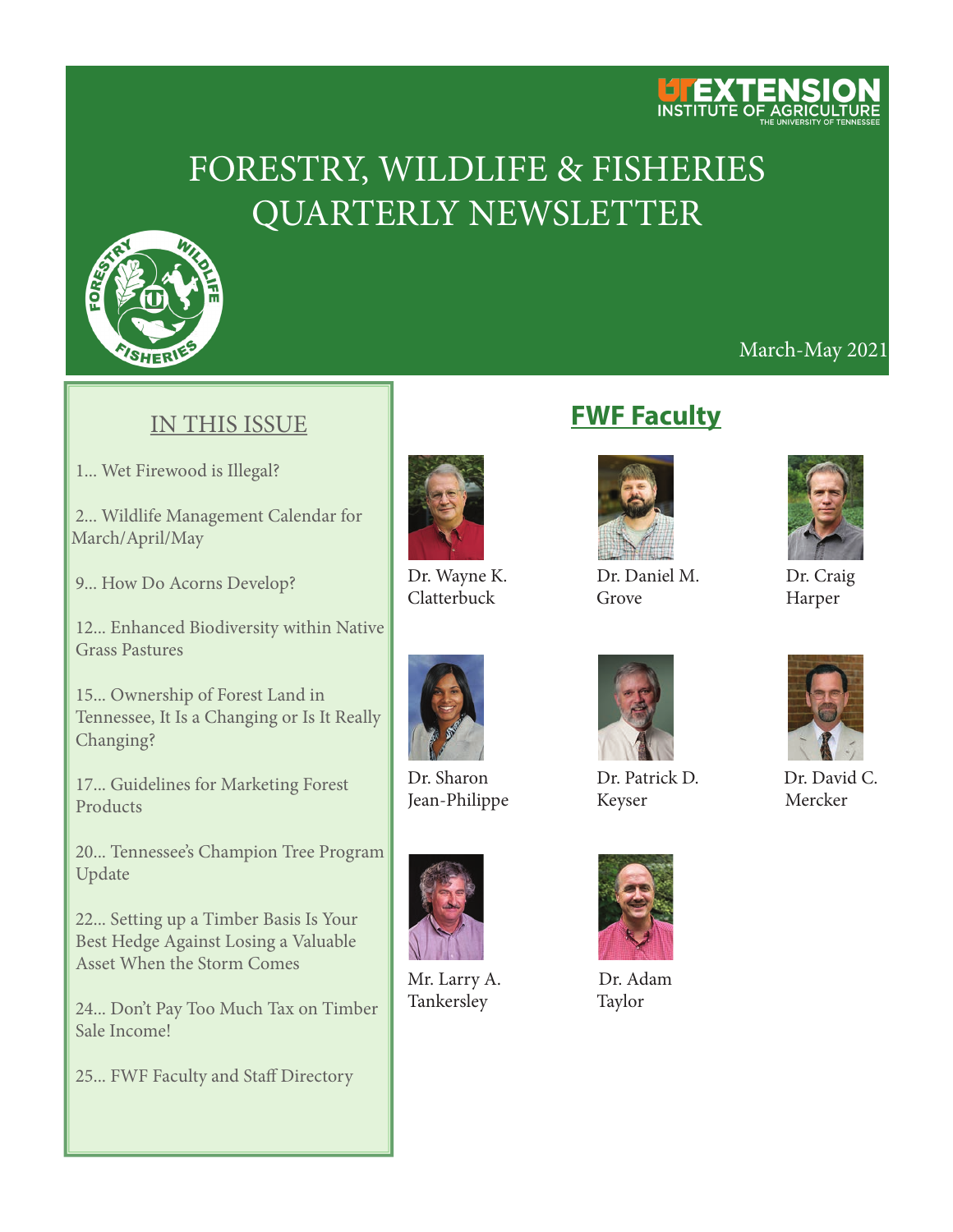## **Wet Firewood is Illegal?**

Dr. Adam Taylor

Every spring I remind people that it is the time to start preparing firewood for the winter. It takes a long time for the wood to dry thoroughly and the amount of water in the wood (the moisture content) is the most important factor in providing a safe, clean and efficient fire. This advice to use only dry firewood may be helpful but in England it will soon be the law! The Air Quality (Domestic Solid Fuels Standards) (England) Regulations will require that all firewood be dried to 20% moisture content or less before being sold in small amounts (e.g. the firewood bundles that you see for sale at local gas stations and grocery stores). When sold in larger amounts, the law will require firewood suppliers to inform their customers of the following:

*This wood is not suitable for burning until it has been dried. You should not burn wood until it has a moisture content of 20% or less.*

*Wet wood contains moisture which creates smoke and harmful particulates when burnt. As well as being harmful to your health and the environment, this can damage your stove and chimney and is an inefficient way to heat your home. Dry it in a sunny, well-aired space for at least two years, keeping rain off in the winter.*

*Radial cracks and bark that comes off easily suggests wood that is ready for burning. Test the wood when you think it is ready for burning, ideally with a moisture meter. First calibrate the meter and then measure a freshly split surface to get the best reading.*

In Tennessee, we can expect to achieve sufficiently dry firewood after one summer's worth of aging, provided the wood is protected from rain and exposed to good airflow. But otherwise, this is good information: wet wood is hard to burn, provides less heat, and results in smoky fires that pollute the air and leads to creosote accumulation that can cause chimney fires.

When firewood is well-dried, it will often have cracks on the end from the associated shrinkage but the best way to determine moisture content is with a meter. In my opinion, the meter does not need to be calibrated – these meters are neither precise nor accurate with wet wood – if any of these meters reads 20% or below the wood is dry enough.

Wet firewood in not illegal in Tennessee; in fact, wet firewood is only too common in those small bundles, as many disappointed campers have discovered. Many bundles are firewood are now sold as 'heat treated' or 'kiln dried'; however, these treatments are applied to kill insect pests and are no guarantee of dry wood.

There are good reasons to (voluntarily!) take the time to ensure that your firewood is dry – so start planning for next winter (or your fall camping trip) right now.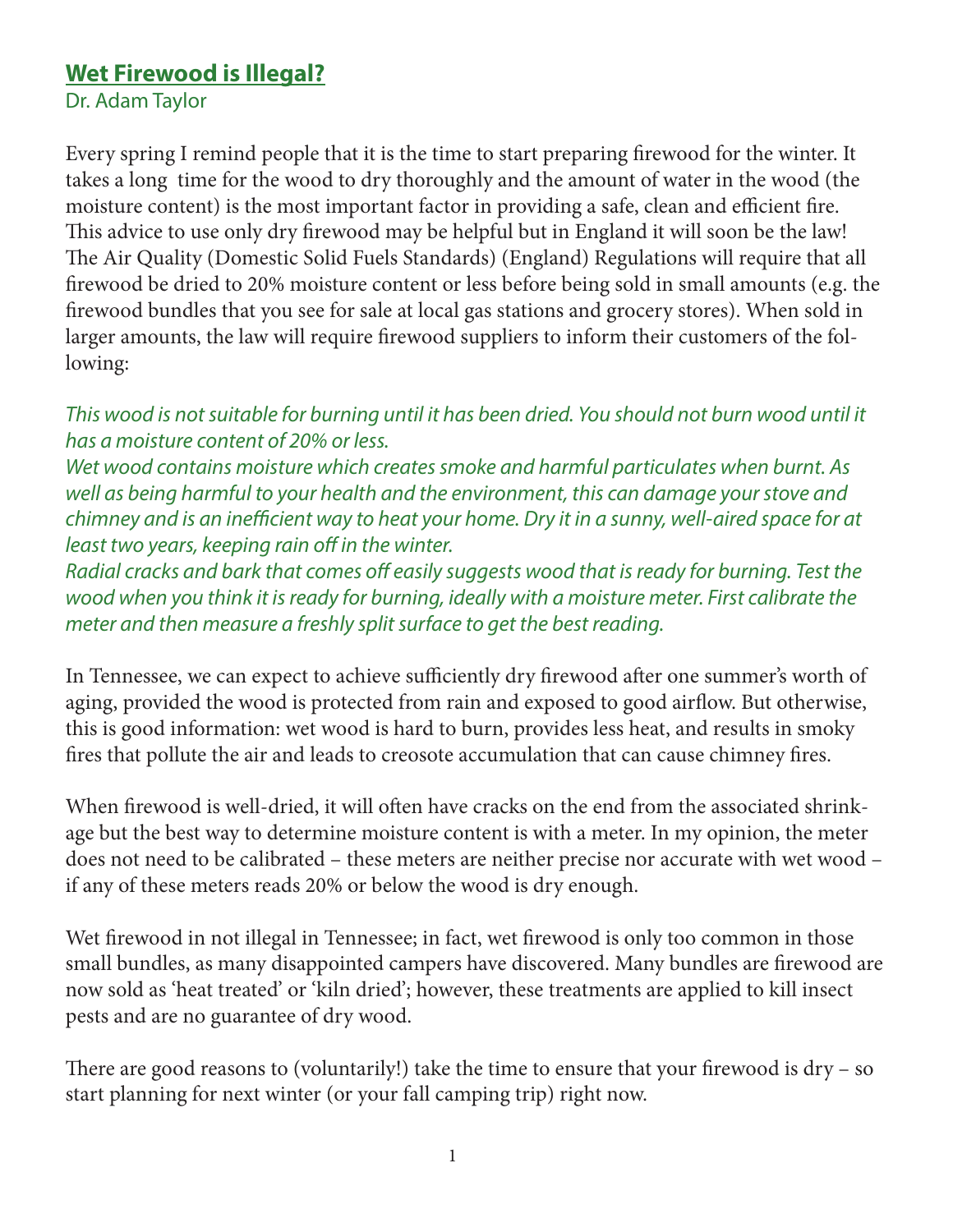# **Wildlife Management Calendar for March/April/May**

# Dr. Craig Harper

# *Wildlife Notes*

### **March**

White-tailed deer finish shedding antlers Cottontails begin breeding Skunks are breeding Bears emerge from dens Spring squirrel litters are born Male wild turkeys begin strutting and gobbling Bobwhites begin pairing up Male ruffed grouse begin drumming Mourning doves begin nesting Crows are nesting Male woodcock courtship flights can be observed at dusk Wood ducks and Canada geese begin nesting Bald eagles hatch Barred owls and screech owls are nesting Bluebirds select nest cavities; males establish territories at nest boxes Purple martins begin to arrive Tiger salamanders searching for ephemeral ponds in February and March Southeastern chorus frogs, spring peepers, American toads, Southern leopard frogs, and crawfish frogs are calling and breeding

### **April**

White-tailed deer antlers begin new growth Black bears emerge from dens Bobcat kittens are born Peak ruffed grouse drumming and wild turkey gobbling Peak nesting for wild turkeys and ruffed grouse in late April Northern bobwhite begin nesting Wood ducks and Canada geese are nesting; early clutches hatch by end of April Bluebirds are nesting; early clutches hatch by end of April Neotropical songbirds arrive and males establish territories in mid- to late April Hummingbirds return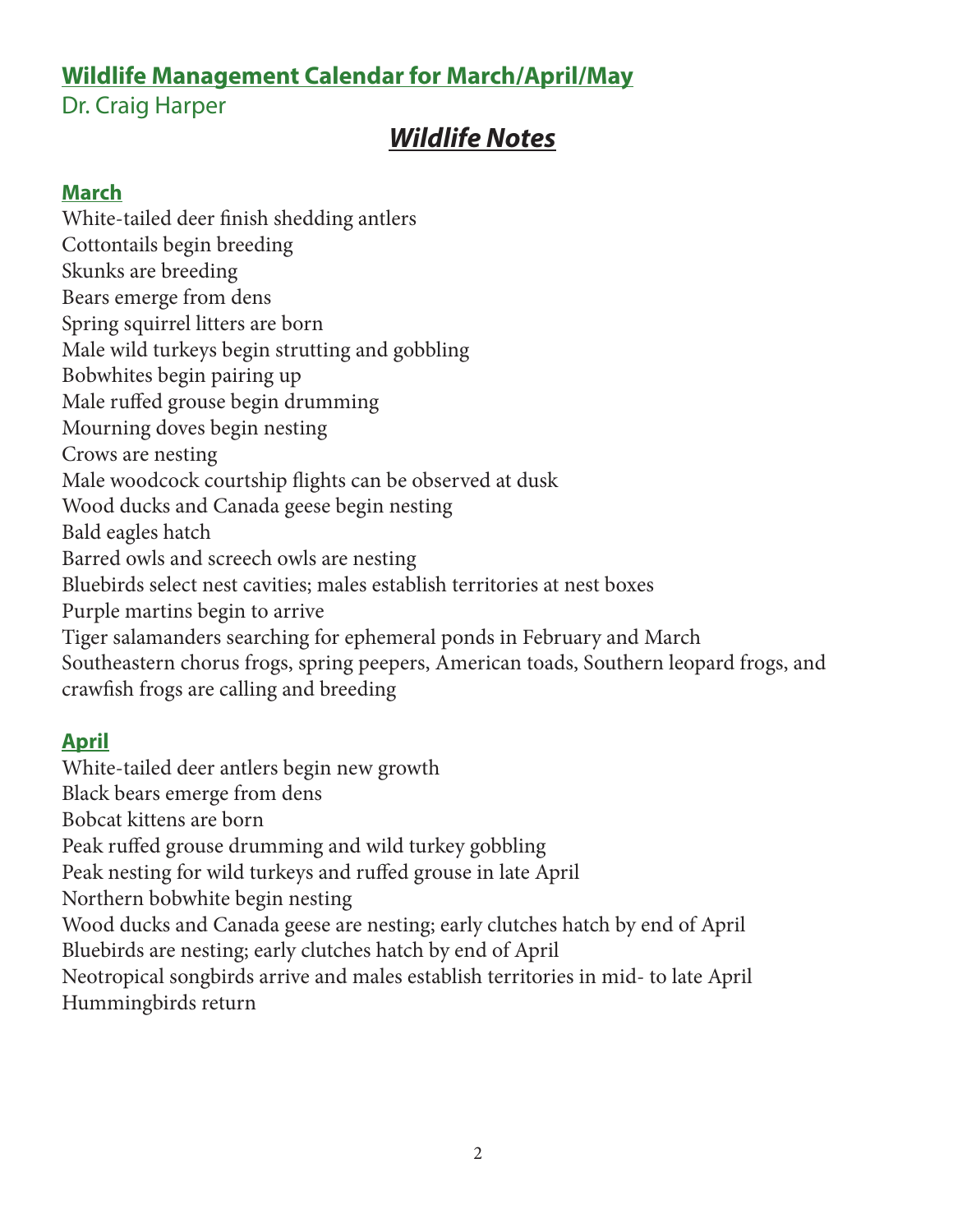# **May**

Most groundhogs, beavers, raccoons, and chipmunks are born in May Wood duck broods begin to appear Peak of dove nesting season Northern bobwhite nesting peaks May – July Wild turkey hens are incubating eggs; turkey poults begin to appear Grassland birds are nesting; do not mow fields now! Neotropical migrant songbirds have arrived and are nesting Fowler's toads, northern cricket frogs, and gray treefrogs begin calling

# *Habitat Management*

March through early April is a great time to burn woods and fields where appropriate to facilitate management objectives

Burn woods to maintain a diverse understory structure and increase forage and soft mast

- Understory response in closed-canopy woods will be relatively sparse
- Overstory should be thinned to allow at least 20 30% sunlight to stimulate understory

Burn old-fields and other early successional communities by early April to maintain forbs, grasses, brambles, and scattered shrubs

- Secure burning permit and develop burning plan with Tennessee Division of Forestry
- Make sure firebreaks are in place
- Get help from experienced personnel if you don't have experience burning
- Burning fields is much more beneficial for wildlife than mowing!

Refer to *Introduction to prescribed fire in Southern ecosystems, US Forest Service publication SRS-054*, for additional information on the use of prescribed fire

Refer to the publications below for more information: *[Managing early successional plant communities for wildlife in the eastern US](https://secure.touchnet.com/C21610_ustores/web/product_detail.jsp?PRODUCTID=1165)  [Considerations for wildlife and fire in the southern Blue Ridge](https://secure.touchnet.com/C21610_ustores/web/product_detail.jsp?PRODUCTID=1446)  [Forest Stand Improvement: considerations for wildlife](https://secure.touchnet.com/C21610_ustores/web/product_detail.jsp?PRODUCTID=2143&SINGLESTORE=true
)* 

Refer to *[Landowners' guide to wildlife food plots, PB 1874](https://secure.touchnet.com/C21610_ustores/web/product_detail.jsp?PRODUCTID=1747&SINGLESTORE=true  )*, or *[Wildlife food plots and early suc](https://nocsopublishing.com/)[cessional plants](https://nocsopublishing.com/)* for seeding rates and additional information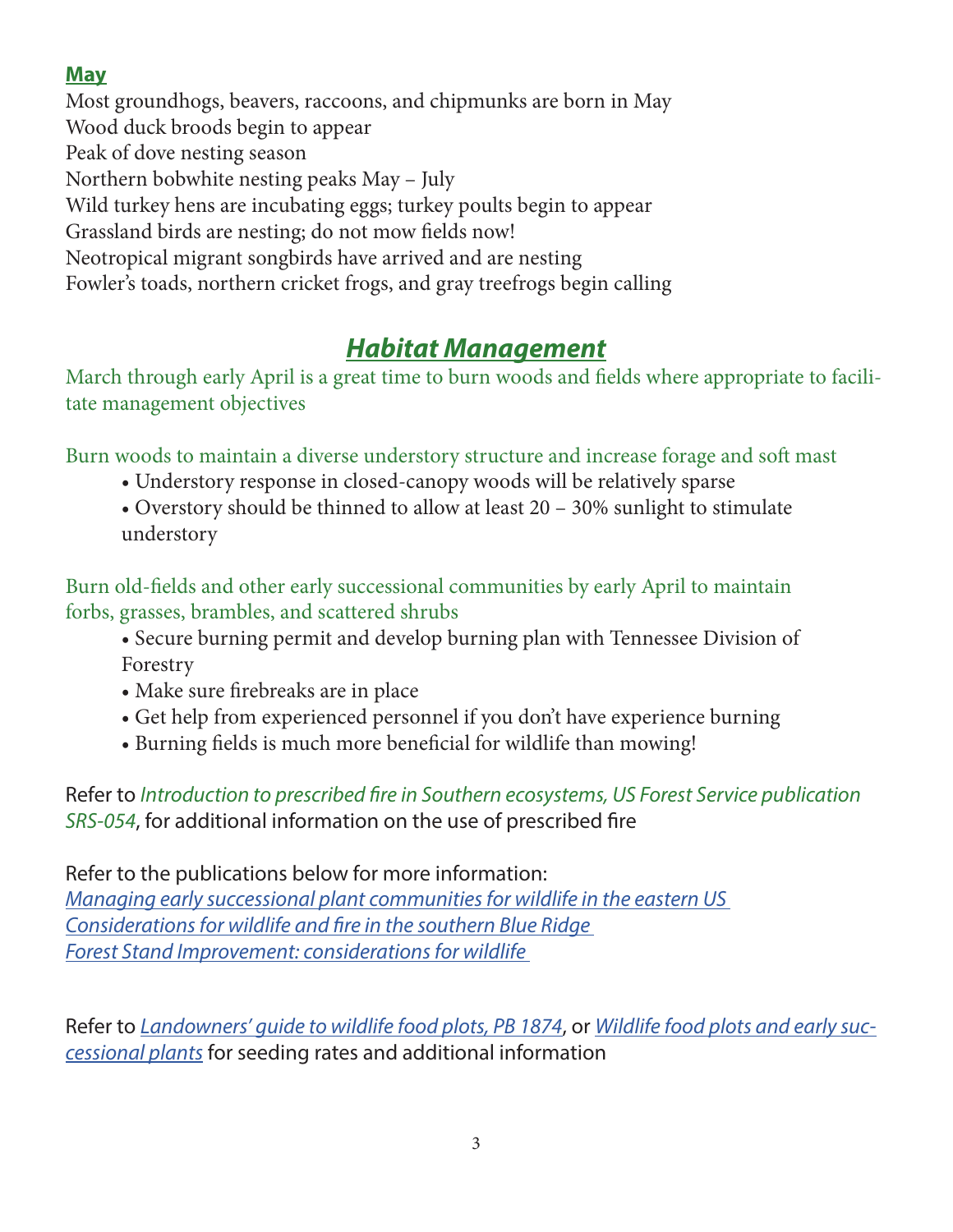Burn large piles of debris created following logging operations or land clearing operations

• Although such piles may be used by a variety of wildlife, they are denning magnets for mammalian predators, such as coyotes, raccoons, skunks, opossums, and armadillos; and even though these animals play an important role in our natural world, their numbers are excessive in many areas and actually reduce or suppress numbers of other species that may be focal species for management, such as wild turkey and white-tailed deer

• Large debris piles (I call them "coon condominiums") that have soil incorporated in them are particularly problematic

• Obtain burning permit from TDF before burning; recognize these piles will burn for days; try to burn when weather over next few days will facilitate smoke dispersal

Disk fields before spring green-up to encourage fresh forb and grass growth and improve the structure at ground level for many wildlife species, such as young bobwhite and wild turkey

• Disking is an excellent way to set-back succession, especially if you can't burn, but even if you can burn, disking after burning will stimulate additional annual forbs that provide excellent forage, seed, and cover for many wildlife species

• Disk sections of the field in block design or strips, rotating such that each block is disked every 3 – 4 years

• Blocks of 2 – 5 acres generally are better than relatively narrow strips—makes it more difficult for predators to find nests

• If you disk strips, they should be at least 50 feet wide

If you can't burn or disk fields, mow in late March/early April – just before spring green-up

• If you have any interest in wildlife, do not mow during the growing season or you will disrupt nesting and reduce fall recruitment of wildlife that use early successional cover in summer

• Furthermore, hold off on mowing fields in late summer/early fall; instead allow wildlife to use the cover through winter and mow in late winter/early spring just before spring green-up

• Depending on your objectives, disk after mowing to facilitate litter decomposition, improve travel for small wildlife and stimulate the seedbank

#### Fertilize/prune fruit trees in March for increased production

• This is for trees out in the open, not those in woods

• Fertilizing oaks in woods is a waste of time and money; to increase mast potential for trees in the woods, refer to Forest Stand Improvement (FSI) activities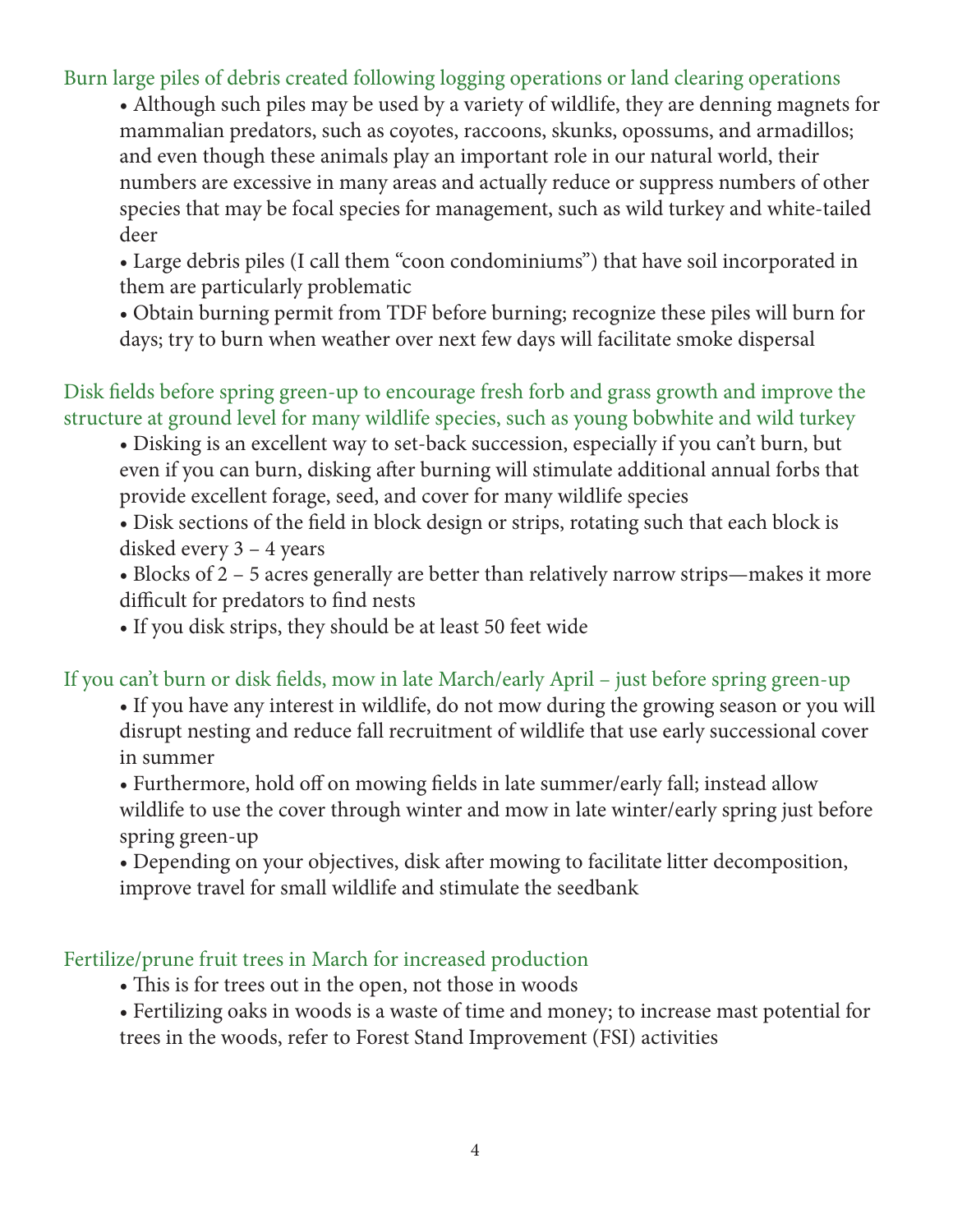Spray tall fescue, orchardgrass, and other perennial cool-season grasses in late March – mid-April

• Spraying now is not as effective at killing these grasses as spraying in fall after a couple frosts, but approximately 70% reduction in grass coverage can be expected following spring sprayings

• Spray a glyphosate herbicide @ 2 quarts per acre (with surfactant) when grass is about 10 inches tall and actively growing in late March/early April (just prior to warm-season plants germinating or sprouting)

• After grass is killed (2 – 3 weeks after spraying), burning or disking will consume or incorporate dead material and stimulate the seedbank

• When disking in the spring, a preemergence application of imazapic (6 – 12 ounces of Plateau) may be necessary after disking to control johnsongrass, crabgrass, broadleaf signalgrass, and other undesirable nonnative grasses that germinate in late spring

Refer to *[Managing early successional plant communities for wildlife in the Eastern US](https://secure.touchnet.com/C21610_ustores/web/product_detail.jsp?PRODUCTID=1165)* for additional information on eradicating perennial cool-season grasses and other undesirable species

Plant trees/shrubs for wildlife in March

- Where lacking, hedgerows can be established across large fields with soft-mast bearing trees and shrubs as well as some evergreens for increased cover value
- Planting a small orchard (6 12 trees) at end of hedgerows or in "odd" areas is a good practice for many wildlife species

• Apple, pear, crabapple, persimmon, wild plum, elderberry are good choices Refer to Table 1 in *[Managing wildlife around your home, PB 1868](https://secure.touchnet.com/C21610_ustores/web/product_detail.jsp?PRODUCTID=1430)*, for a list of other trees and shrubs to consider

Finish Forest Stand Improvement (FSI) activities by early March

- Stimulate growth among oaks, beech, blackgum, cherry, persimmon, mulberry, and other mast producers by killing surrounding competitors
- Girdle unwanted trees and spray wound with imazapyr or triclopyr
- A solution of 50% of Garlon 3A (triclopyr), 40% water, and 10% Arsenal AC

(imazapyr), mixed in that order, is very effective at killing a broad spectrum of trees

• Work should be finished by early March; later in March and April is not a good time to girdle and spray because herbicide may be washed out of girdle when sap is flowing; otherwise, any time of year is good for this activity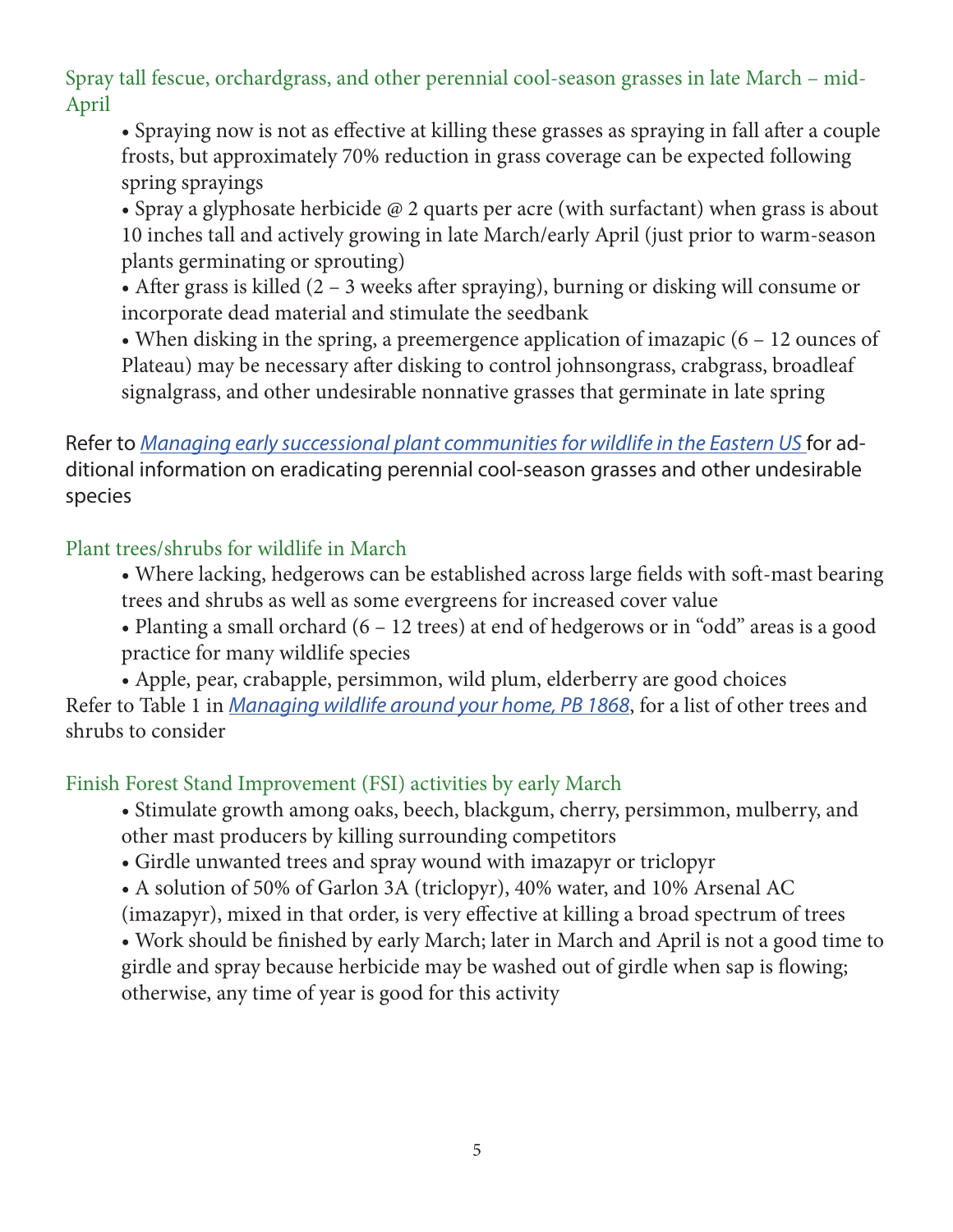#### Keep bird feeders full

- Black-oil sunflowers are a favorite of many birds
- Thistle seed is preferred by goldfinches
- Suet provides energy for lots of birds during winter
- It is very important to clean feeders regularly to reduce disease outbreak

Refer to *[Managing wildlife around your home, PB 1868](https://secure.touchnet.com/C21610_ustores/web/product_detail.jsp?PRODUCTID=1430)*, for information on specific feeders and seed for birds

Continue strip-mowing or silage chopping grain fields to provide seed for various birds through late March

• This is a beneficial practice for some birds, such as mourning dove and songbirds, that only feed on the ground. It is not necessary or desirable for species such as wild turkey and white-tailed deer that can get at seed while on plant, even corn on the cob. Seed that remains on the plant remains sound much longer than seed dropped on the ground, which deteriorates quickly.

Spray weeds in cool-season food plots before weeds get too large

• Most cool-season weeds are best killed when sprayed before they reach 3 inches tall Refer to *[Landowners' guide to wildlife food plots, PB 1874](https://secure.touchnet.com/C21610_ustores/web/product_detail.jsp?PRODUCTID=1747&SINGLESTORE=true  )*, or *[Wildlife food plots and early suc](https://nocsopublishing.com/ )[cessional plants](https://nocsopublishing.com/ )*for seeding rates and additional information

Collect soil test samples from plots to be planted this fall and lime now as needed

• Applications of lime require about 6 months before full effect on pH is realized

### Spray Chinese privet and Japanese honeysuckle

- Spraying the green foliage of these species in winter before more desirable species leaf-out prevents harming dormant desirable species
- 5% solution of Garlon 3-A or 1% solution of glyphosate herbicide works well for Honeysuckle
- 3% solution of glyphosate herbicide or 1% solution of Arsenal AC work well for privet
- For privet too large to spray foliage, cut stem and treat cut stump surface with 20% Arsenal AC or 50% Garlon 3-A; alternatively, stems may be treated with basal application of 20% Garlon-4 with commercially available basal oil as a penetrant

Complete drawdown of fields flooded for waterfowl by late March if they are to be planted in spring; they may remain flooded through spring and into summer if you wish to provide habitat for various waterbirds and amphibians.

Conduct drumming counts for ruffed grouse in mid-April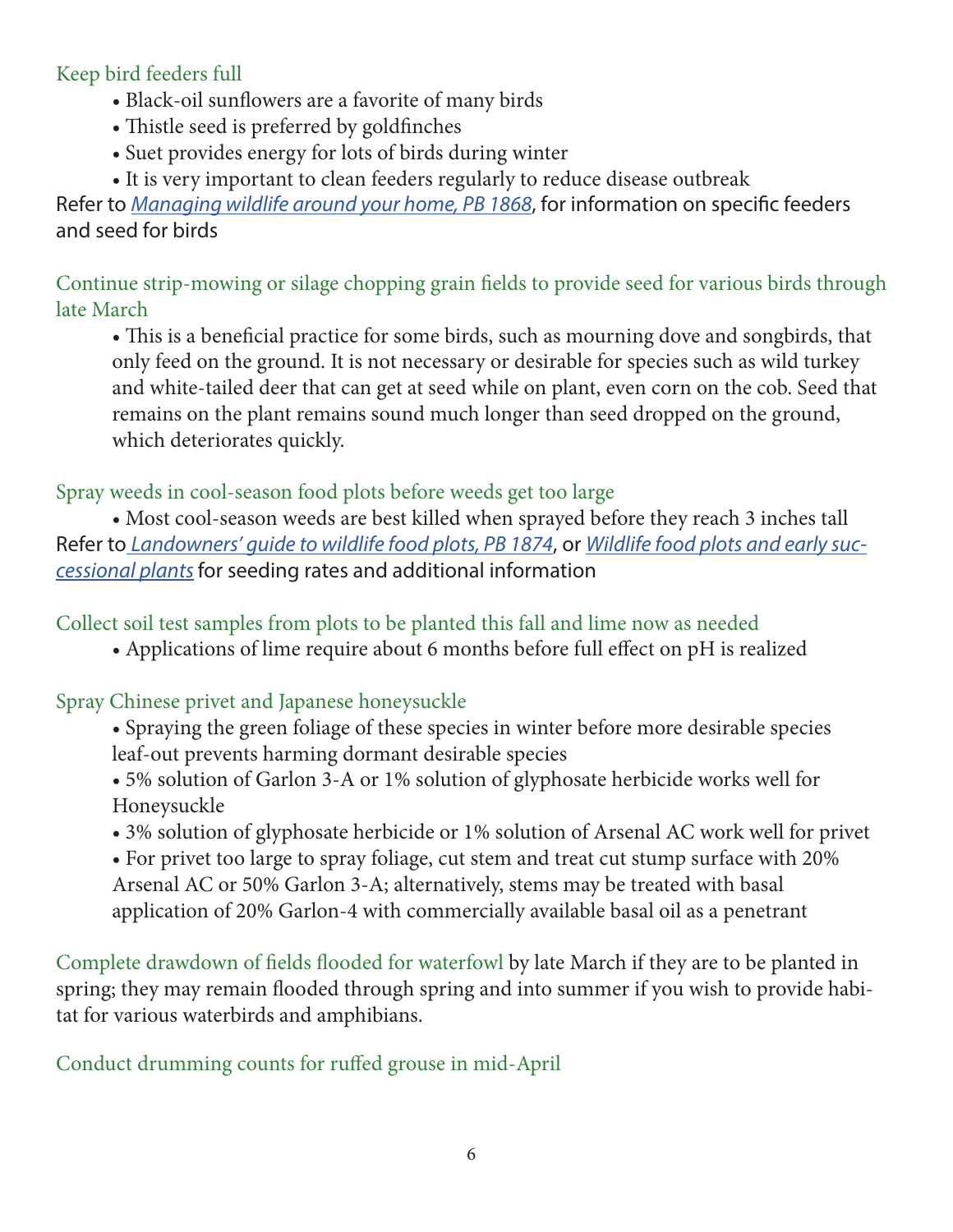Plant firebreaks for additional forage, seed, bugging opportunities

- Alfalfa, perennial clovers, chicory, and annual lespedezas can be planted in mid- to late February
- Warm-season plantings can be completed later in May

Spot-spray undesirable plants in old-fields and other early successional communities in May

- This is a great method to improve the composition and structure of early successional areas and does not destroy cover for nesting or rearing young
- Drive across field with tractor and sprayer as you would when mowing; spot-spray undesirable species on either side of tractor with a spray gun as you drive slowly across field; don't roll your eyes—this technique works
- Composition of field will change over time, developing into an early successional area with desirable plant species
- Roundup and other glyphosate products work well
- PastureGard works particularly well for controlling sericea lespedeza

Spray native warm-season grasses that were planted and have become too dense mid-May/ early June

• Planted native warm-season grasses, especially big and little bluestem, indiangrass, and switchgrass, commonly become dense and rank, provide poor structure at ground level, and inhibit the seedbank from germinating

• Spray with glyphosate herbicide at 2 qts/ac to reduce grass density; burn if possible after grass cover has died to consume thatch, improve structure at ground level and release the seedbank to increase forb coverage

# *Wildlife damage/population management*

### Skunks are on the move

- Skunks mate in February and March (litters of 3 10 usually born in May)
- Live traps work well
- Once skunk is trapped, approach slowly, cover with a tarp, carry to water source (in truck bed), and drown the skunk
- It is illegal to release a live skunk or raccoon on someone else's property without written permission

### Black vultures may be problematic as calves are born

- Try scare tactics using firearms and pyrotechnics as soon as vultures appear during calving season—persistence is necessary
- It is against the law to shoot a vulture without a permit. Contact USDA-Wildlife Services (866-487-3297) for severe problems and information on obtaining a permit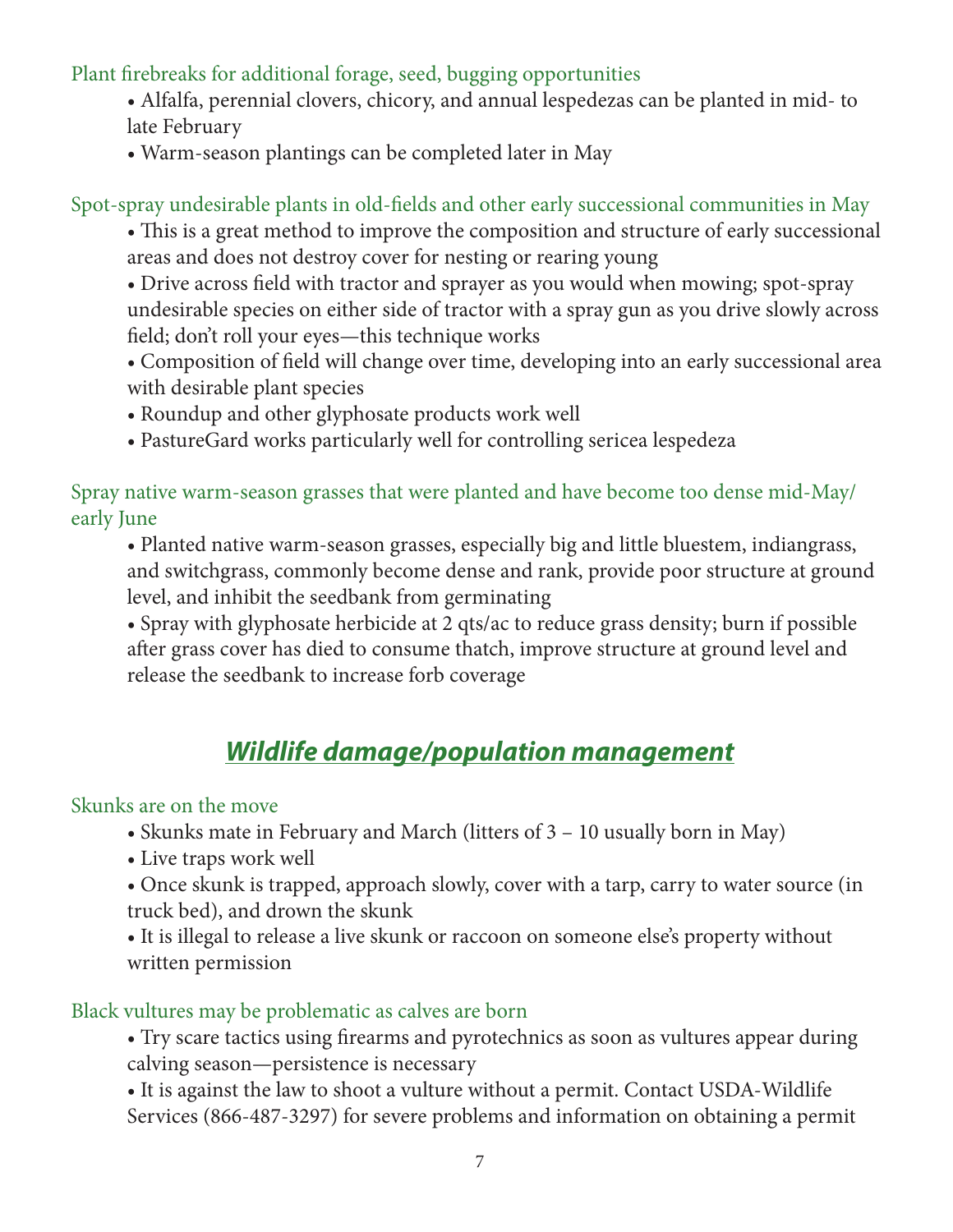Close crawl spaces under the house and check for openings in the attic

• Helps keep snakes, skunks, and squirrels from getting into places where they are not welcome

Set traps correctly to catch moles!

- Make sure surface runway (tunnel) is active before setting traps
- Excavate 6-inch by 6-inch square exposing runway and determine exact depth of runway
- Replace dirt firmly, but not compacted
- Set trap at exact depth so mole will be caught

Vole activity may be more apparent as there is increased activity planting gardens, flowers, and shrubs in April. Pine voles, in particular, eat bark from roots, bulbs, tubers, and seeds in and around flower gardens and shrubbery

- Flowers may be protected by placing ¼-inch mesh galvanized hardware cloth under and around flower beds
- Zinc phosphide-impregnated baits are effective when placed in the runway or in bur row openings

• Snap-traps baited with peanut butter and bird seed also are effective; place baited snap-traps under some type of cover, such as an open-ended box approximately 3 – 4 inches in diameter, to prevent catching birds and other non-target species

Put up chicken-wire fence at least 6 inches belowground and 2 feet aboveground around vegetable gardens to repel rabbits

- March/April is a good time to do this before planting your vegetable garden
- Plant "alternative" forages for wildlife outside the fencing to satiate the appetite of deer, groundhogs, and rabbits, further helping to keep them out of the garden

Refer to [Managing wildlife around your home, PB 1868](https://secure.touchnet.com/C21610_ustores/web/product_detail.jsp?PRODUCTID=1430), for additional wildlife damage management information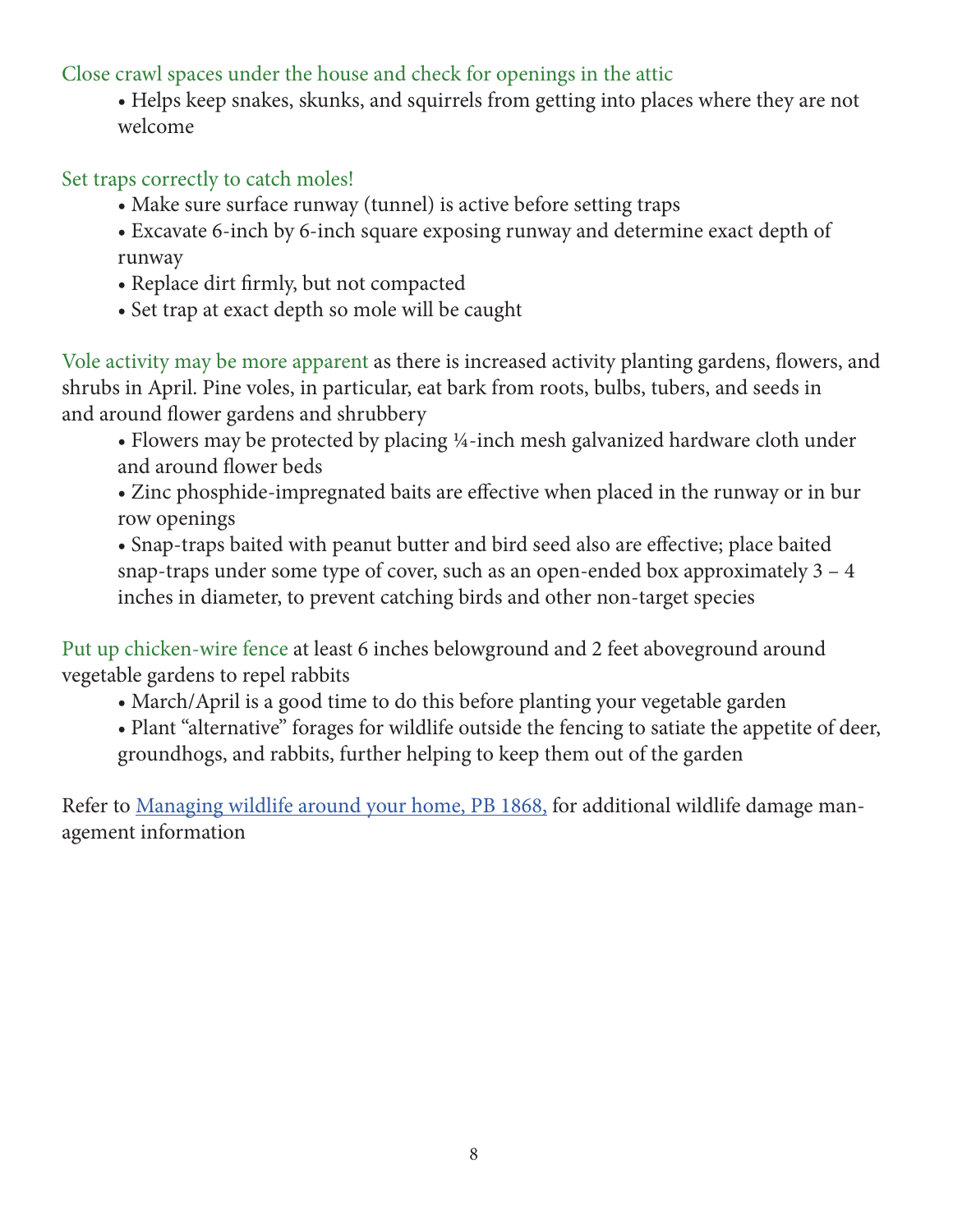# **How Do Acorns Develop?** Dr. David Mercker Dr. Jennifer Franklin

Each year during the spring months as the days get longer and warmer, the forest comes alive with new plant growth. Conditions needed for growth (warmer temperatures, moisture, extended day length, etc.) scarce over the winter months reappear, and stimulate new life. Plants respond at their own pace to these changes as flowers are born. For oak trees, as leaves begin to unfurl, flower buds also expand and bloom. Ultimately, a crop of acorns will mature from these flowers and disperse into new habitats.

Oaks and many other trees have both the male and female flowers on the same tree. Potentially every tree of reproductive age is capable of producing acorns, and the majority of female flowers are pollinated by the male flowers of other oak trees. In contrast, other trees, such as persimmon and white ash have the male and female flowers on separate plants, and only those trees with female flowers produce seed.

Flowering in most oaks is triggered by rising temperatures in the spring. Red oaks tend to flower about two weeks earlier than white oaks. The male flowers of oak trees are quite noticeable. Normally by April oaks have produced long, worm-like structures that droop downward off of the base of newly forming branches. These male flowers, called *catkins*, have a number of small flowers arranged like beads on a string along a central stem. These male flowers produce pollen that by mid-April affects many allergy sufferers. Pollen is shed 1 to 2 weeks after the catkins first appear over a period of 3 or 4 days. Pollen shedding is often delayed by rain and high humidity. Pollen shedding will be greatly reduced if a prolonged period of damp weather occurs while catkins are on the trees, resulting in a poor acorn crop.

The female flowers are much less noticeable, requiring a magnifying glass for identification. They are also located on newly forming twigs at the base of emerging leaves, and are easily overlooked because they closely resemble leaf buds. Female flowers are mainly found in the upper portion of the crown, so they are rarely seen by the casual observer. These flowers appear approximately a week later than male flowers, just as pollen begins to be shed. The female flowers have 3 very small, reddish *stigmas* which resemble small pedestals and rise up from the *ovules* located at the base of the female flower. These stigmas receive pollen grains from the male flowers, and an acorn is formed.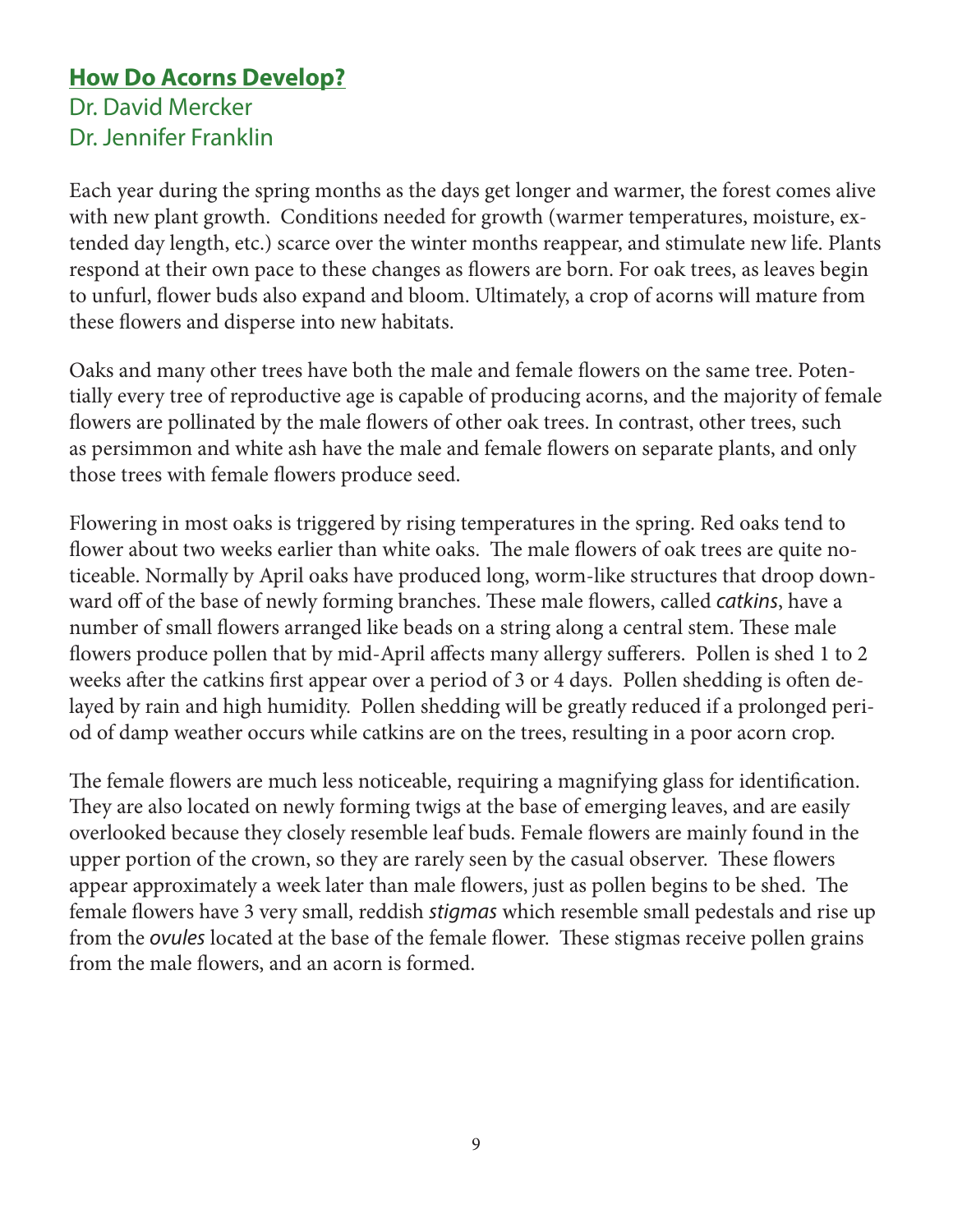

Fig. 1. Swamp Chestnut Oak acorns Acorn crop produced by Swamp Chestnut Oak (Quercus michauxii).

Fig. 2. Male Oak Flower Male flowers of Southern Red Oak (Quercus falcata Michx.).





Fig. 3. Germinating Acorn Germinating water oak acorn (Quercus nigra L.).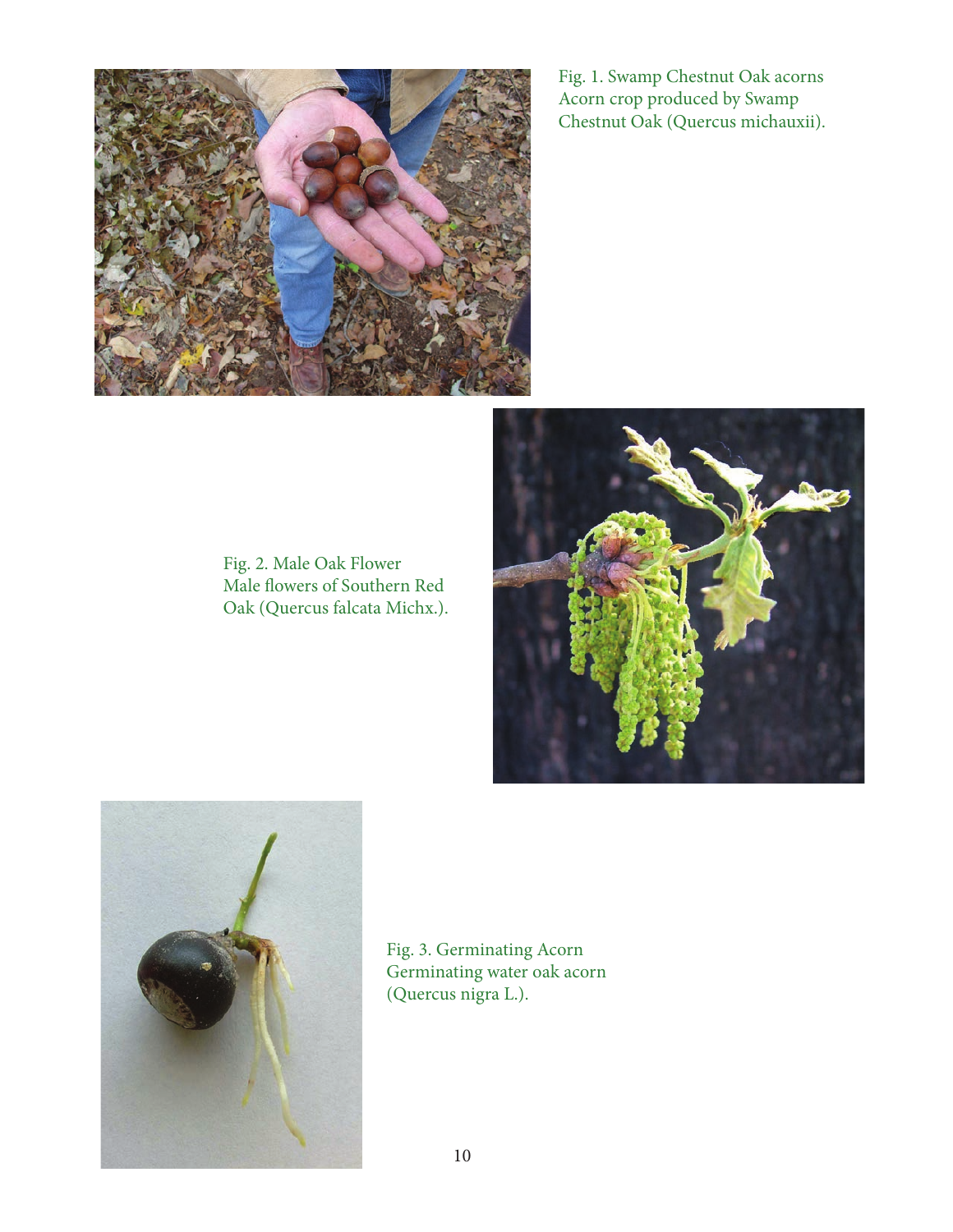Year-to-year acorn production is very unpredictable, due mainly to external factors, and also genetic make-up of that particular oak family. Freezing temperatures during the flowering period kill the flowers, often resulting in small acorn crops. Acorn production can also be limited by: high wind and excessive rainfall (affecting pollen distribution and damage to male flowers), insects (such as weevils that feast on the contents of acorns), nutrition, humidity, and soil moisture. Oak trees often abort acorns during periods of stress, thereby conserving resources such as water and nutrients. This benefits the tree by redirecting resources away from seed production and into more critical life-sustaining processes. Most species of oaks begin producing acorns at about 20 years old, peak production occurs from about 50 to 80 years, and then acorn production tapers off after 80 years. Certain trees typically produce more acorns than others – a phenomenon that deer hunters are keen on following. Healthy trees with dominant crowns (crowns decidedly higher and larger than those of surrounding trees) often will produce more acorns than unhealthy, suppressed trees. Genetics of the tree also plays a large role in the quantity of acorns produced. Trees with highly productive parents are also likely to produce good acorn crops. A year of heavy acorn production may use up much of a tree's stored nitrogen, and few acorns may be produced the following year while the tree's nutrient stores are replenished.

As a general rule, acorns from species in the white oak group tend to taste sweeter than the bitter acorns from the red oak group (containing tannic acid). Another difference between the groups is that acorns from the white oak group mature in one year, whereas acorns from the red oak group mature two years after the flowers are pollinated. As a result, red oak acorn production can be affected by conditions that occurred over two years of weather events.

Very few acorns survive to sprout and produce a new oak tree; most serve as a source of food for wildlife, insects, and fungi. Acorns are important food and source of protein for blue jays, wild turkeys, ruffed grouse, squirrels, chipmunks and other rodents, deer, and black bear. Oak trees have a high aesthetic value and produce valuable forest products too. Perpetuation and sustainability of the oaks is important and begins with flowering and germination of acorns.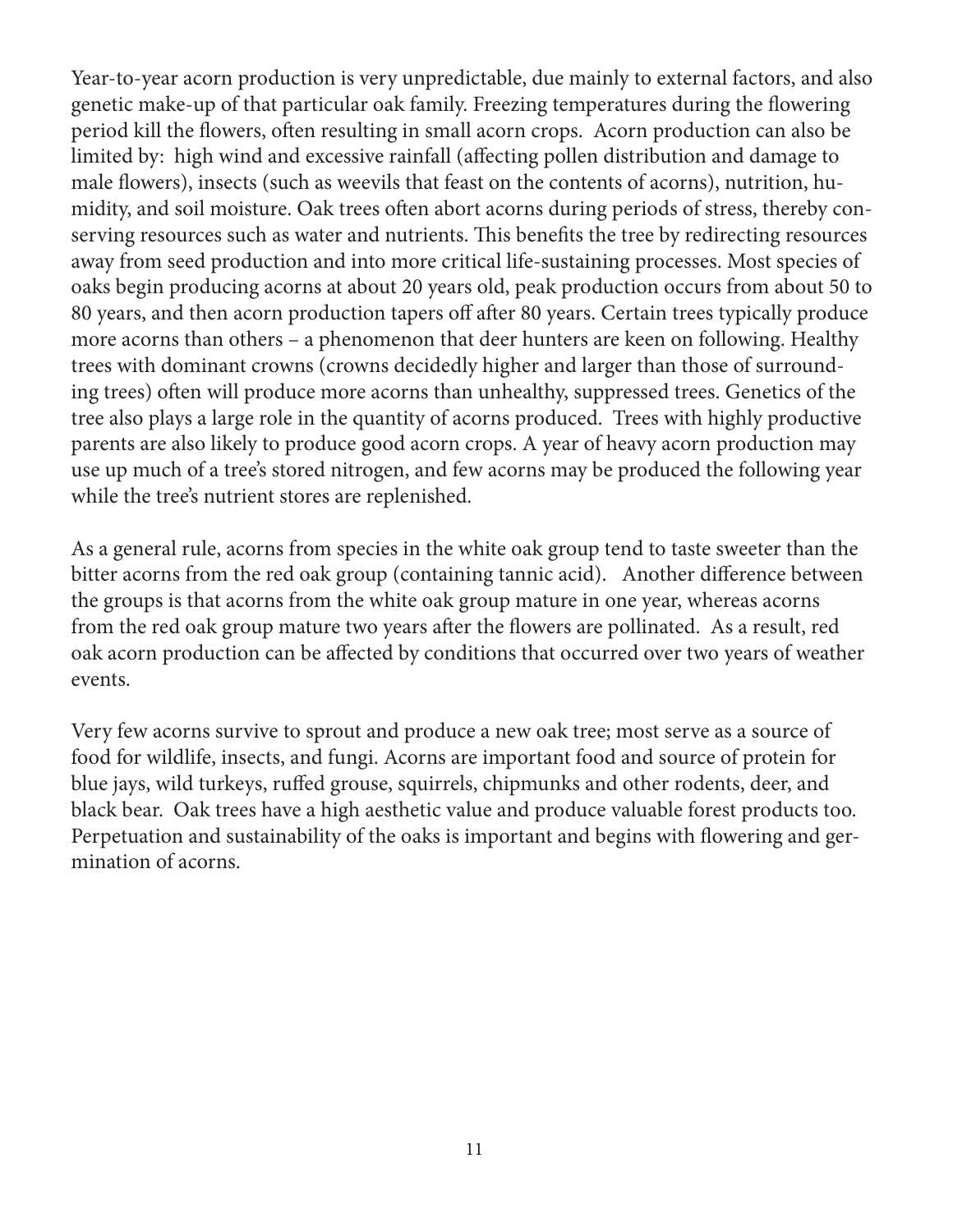# **Enhanced Biodiversity within Native Grass Pastures** Dr. Patrick Keyser

Increased interest in soil health, wildlife conservation, and continuing declines in pollinator populations have all drawn attention to strategies for enhancing biodiversity for grasslands. This is particularly true for grasslands planted to native species such as switchgrass or big bluestem. For native grasslands, the obvious way to improve the diversity within a field is to include native forbs and legumes in the planting. Easily said, harder to do. Which native species? When should they be planted? How should they be planted?

Research addressing these questions, especially where the native grass field in question is a pasture, has been limited to date. To help answer these questions, a project was initiated at the Northeast Tennessee AgResearch and Education Center near Greeneville. The project is being supported by a grant from the Natural Resources Conservation Service under their Conservation Innovation Grant (CIG) program. The goals of this project have been to determine which native forbs and legumes can be successfully established within pastures, which will persist, not become pests, produce flowers that will benefit pollinators, and contribute to cattle forage production.

Two pastures, one composed of lowland switchgrass and the second, a big bluestem/indiangrass blend, were overseeded with a 12-species blend of native forbs and legumes during spring 2017 (Table 1). Starting in 2018, the pastures were grazed each summer for about 12 weeks. Paddocks within these pastures were grazed all season, remained ungrazed, or were rested for 3 weeks in either the early, middle, or late portion of the grazing season. We used this approach rather than adjusting stocking rates because experience has shown that under light stocking rates, natives can easily become over-mature. Too, these treatments mimicked a rotational system in terms of the timing of rest intervals.

Graduate student Johnny Richwine has worked with the staff at the AgResearch Center to implement this project. Each summer since 2018 Johnny has collected data on these pastures. Although the project will not be completed until fall of 2022, some patterns are beginning to emerge. First, some of the native forbs and legumes did not establish well, but most were established and can be found within the pastures. The second lesson was that cattle readily grazed the native species (Fig 1). That is good news, because if they did not, some of these species could become pests within the pastures. Finally, except when grazing pressure has been particularly heavy (summer 2019 for example), the species that established are doing well and are able to set flowers beneficial to pollinators (Fig 2). There does not appear to be a strong pattern in terms of the persistence of these species based on when the rest comes – early, middle or late summer.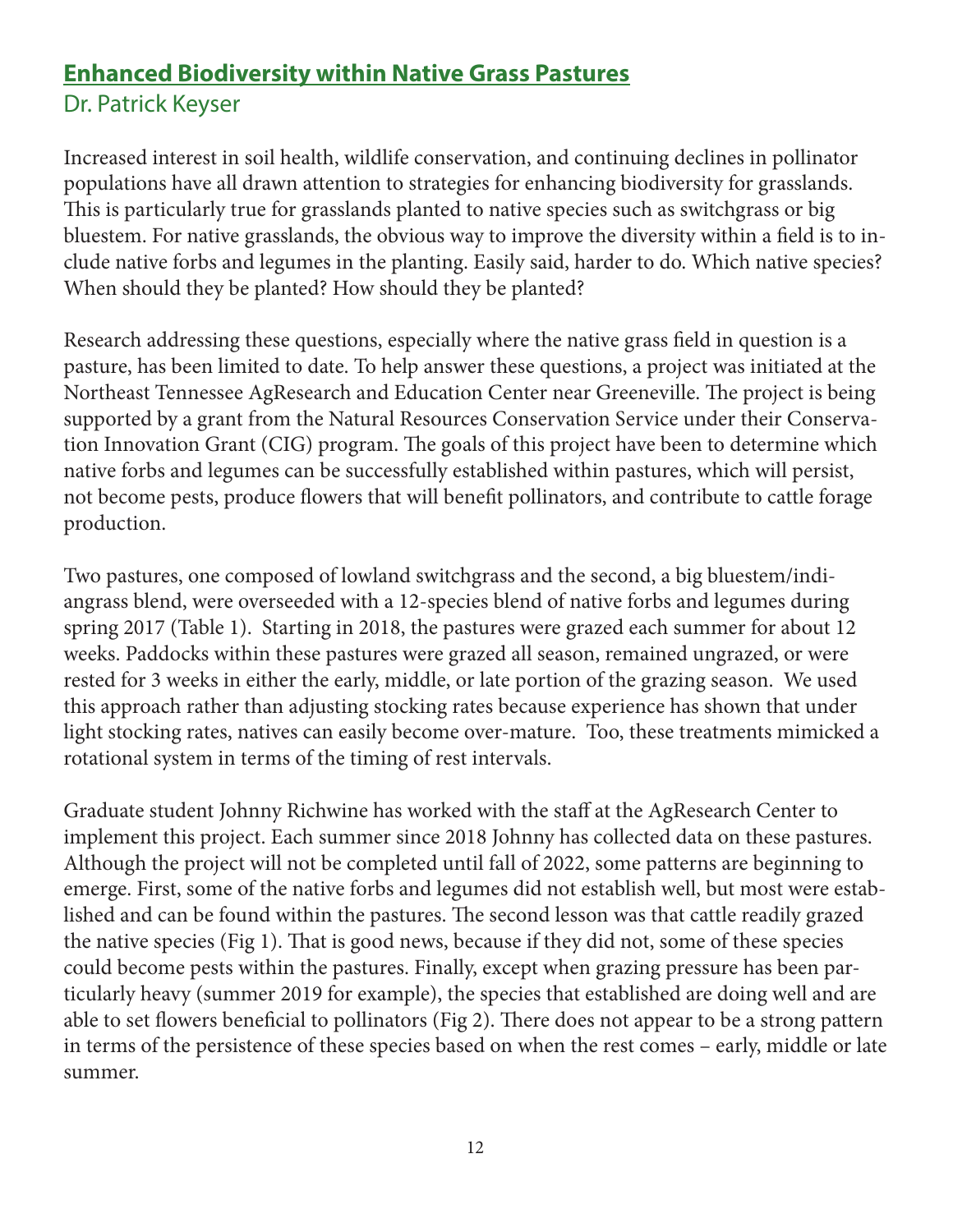

Figure 1. A test pasture showing a healthy mix of both native grasses and native forbs.



Figure 2.

Even in the presence of grazing, some of the native plants are able to produce flowers that provide a food source for at-risk pollinator species. Credit, J. Richwine.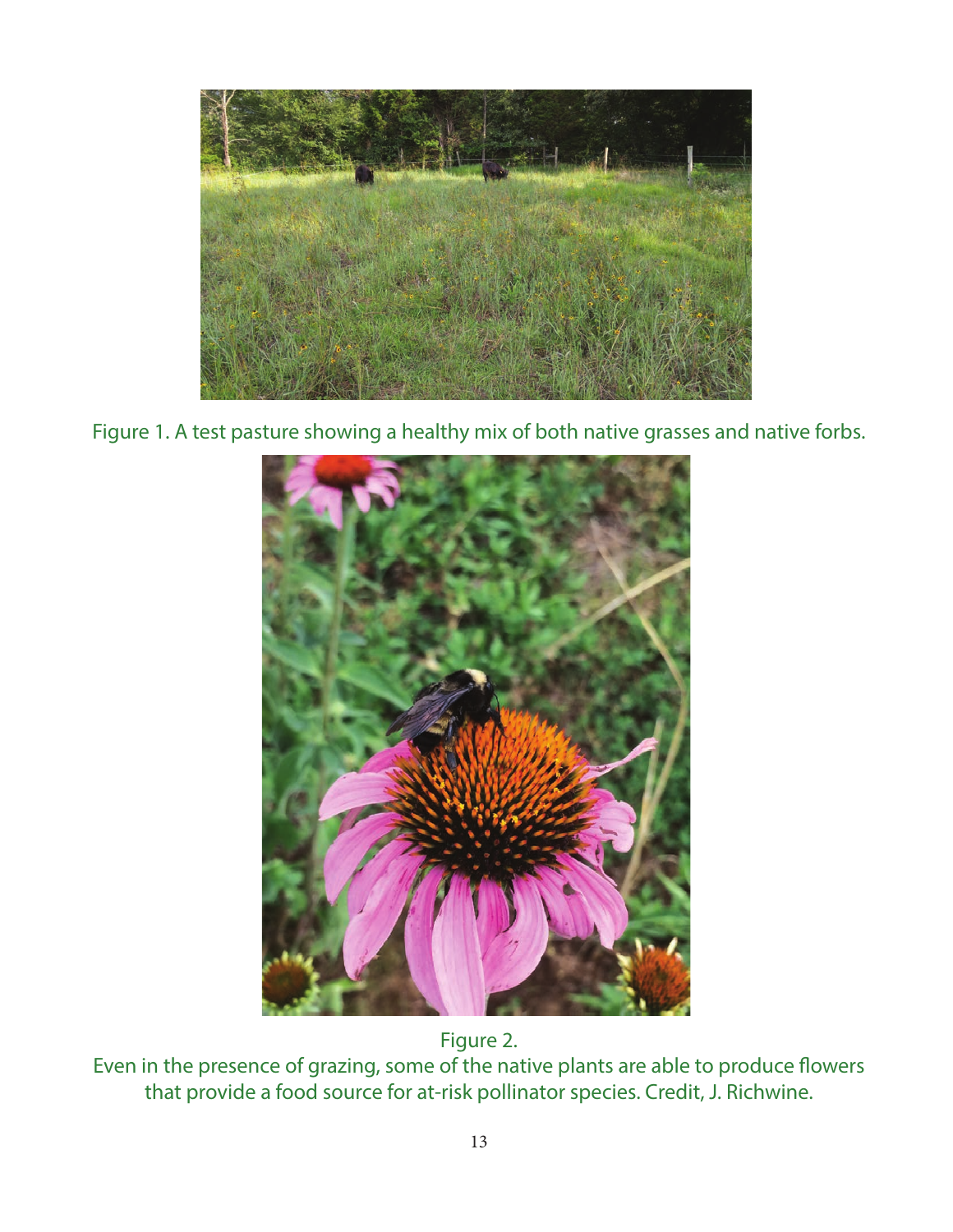#### Table 1.

| <b>Category</b> | <b>Species</b>             | <b>Perennial</b> | <b>Establishment</b> |
|-----------------|----------------------------|------------------|----------------------|
| <b>Forbs</b>    | Black-eyed Susan           | Biennial         | Good                 |
|                 | False sunflower            | Yes              | Good                 |
|                 | Lanceleaf coreopsis        | Yes              | Good                 |
|                 | Maximilian sunfower        | Yes              | Fair                 |
|                 | Plains coreopsis           | Annual           | Good                 |
|                 | Purple coneflower          | Yes              | Good                 |
|                 | Upright prairie coneflower | Yes              | Good                 |
| <b>Legumes</b>  | Dixie trefoil              | Yes              | Fair                 |
|                 | Illinois bundleflower      | Yes              | Good                 |
|                 | Partridge pea              | Annual           | Good                 |
|                 | Purple prairie clover      | Yes              | Poor                 |
|                 | Showy tickrefoil           | Yes              | Fair                 |

The biggest challenge to have developed is controlling undesirable weeds within the pastures. Carolina horsenettle, for instance, has become common. Herbicides can readily control this and other weeds, but they will also eliminate the desirable species. For now, we are letting everything grow together to see how this battle between a diverse pasture and a weedy pasture unfolds.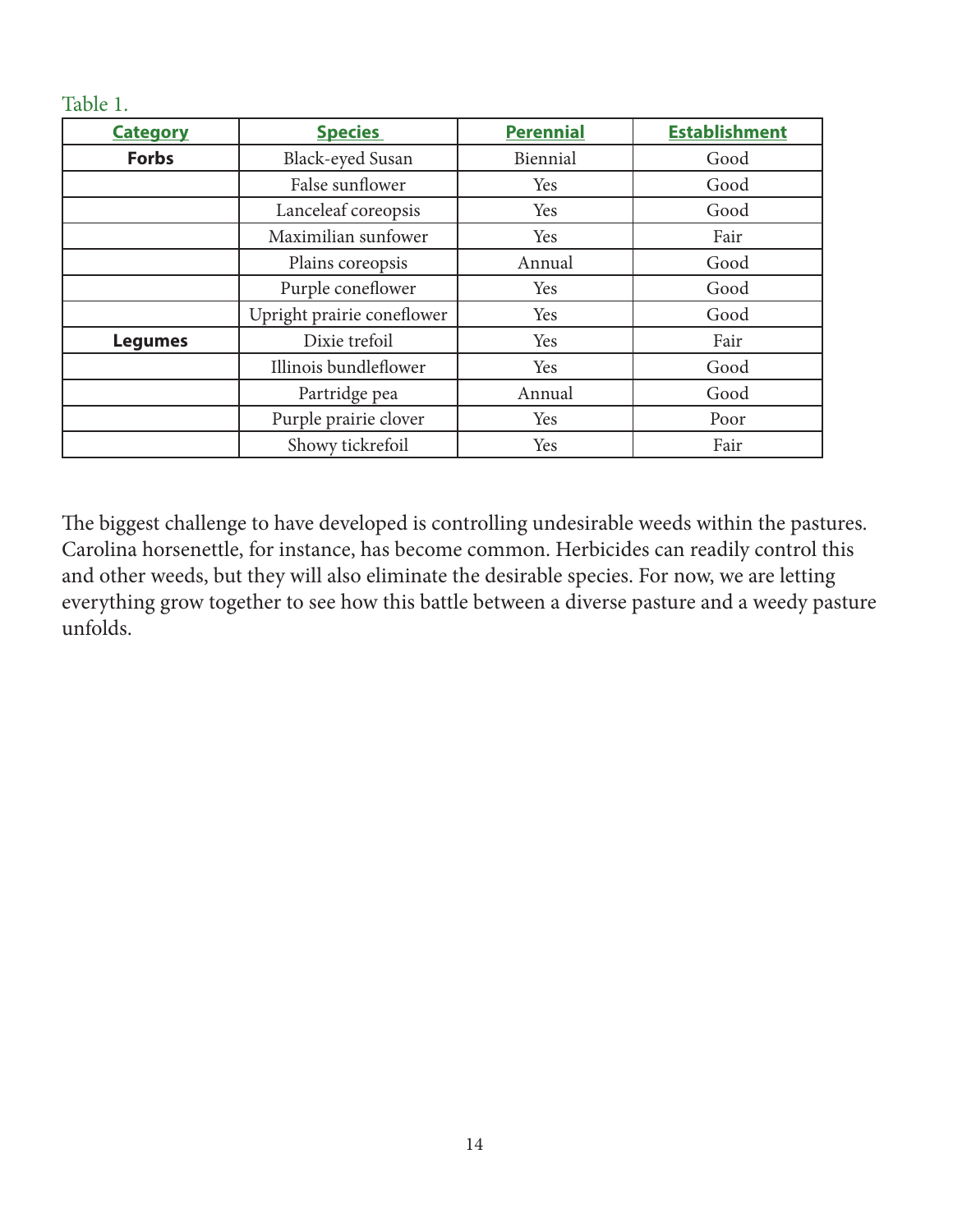# **Ownership of Forest Land in Tennessee, It Is a Changing or Is It Really Changing?** Dr. Wayne Clatterbuck

According to the most recent statewide land-use statistics in Tennessee, about 54% of the land or about 14.4 million acres is classified as forests. About 12% (1.7 million acres) of the forest land is in public lands (Cherokee National Forest, Great Smoky Mts., Big South Fork, State Parks, State Forests, State Wildlife Management Areas, military installations such as Fort Campbell, TVA, Corp of Engineers, etc.) and about 88% or 12.8 million acres are owned privately by individuals, partnerships and corporations that do not own wood processing facilities. Wood-using industry which once owned more than 1.5 million acres 15 years ago has divested their forest land base and presently controls less than 100,000 acres. With some 450,000 private forest ownerships in Tennessee ranging from a few acres to thousands of acres, most private tracts are fairly small averaging 25 to 30 acres. Recent forest inventories indicate that the total amount of forest land in Tennessee has not changed substantially from 1999. However, the amount of forest land in the different ownerships is changing.

Since 2000, most privately-owned lands (larger tracts) and particularly forest industry-owned lands, have been sold to others. While some of these lands have been bought by state and federal governments, the majority has been sold to timber investment management organizations (TIMOs) or to non-profit organizations for conservation purposes. The more-valued, prime real estate (considered higher and better use economically) is partitioned and sold for development. The history of these TIMOs is short-term management (usually less than 10 to 15 years), selling the land as land prices escalate and profits can be made.

What is the impact on forest land in Tennessee? Large blocks of land are being sold, harvested, then partitioned, and sold into smaller tracts. Without the larger blocks of forest land of the corporate forest landowners, hunters will need to find their hunting enjoyment on smaller tracts of land owned by private individuals. Hunting opportunities will probably be fewer because of the varied objectives of private landowners. Ecosystem services and management are much more difficult to achieve in smaller ownerships where land is managed as tracts instead of larger ecosystems.

Alternative land uses are being implemented which will take some forest land out of production, more or less permanently. As more urban dwellers and retirees find rural Tennessee a hospitable place to live, the population is increasing and more land is needed for expanding development and infrastructure. This increased development was predicted in the Southern Forest Resource Assessment conducted by the Forest Service in 2002, and Tennessee was one of the prime centers of conversion of forest land to other uses. Although some forest land is diverted to non-forest uses, primarily development, concomitantly, some former non-forest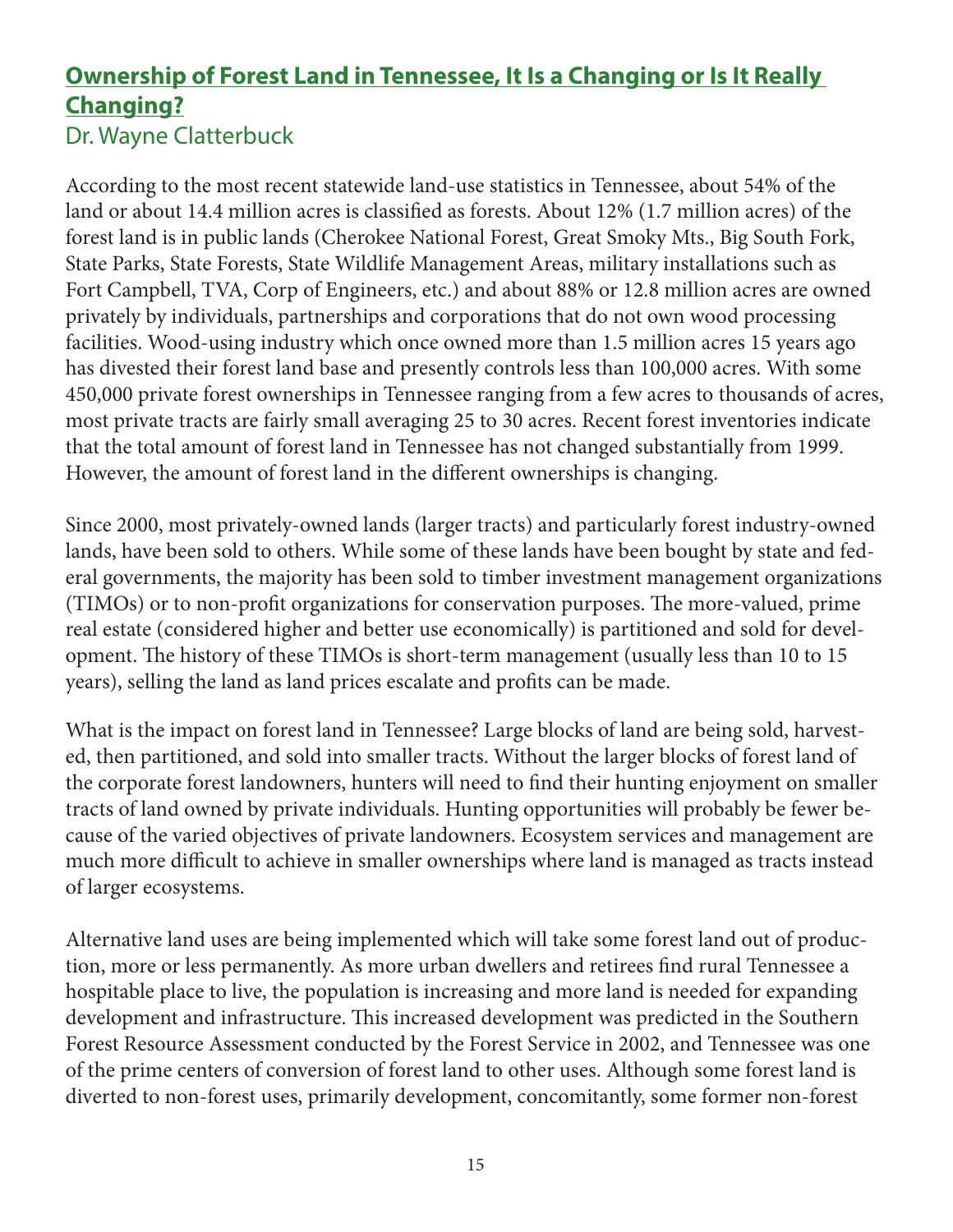land, primarily abandoned agricultural land, is being newly-classified as forests, compensating somewhat for land being withdrawn from forests.

Even with the changing ownerships of forest, will there be that much effect on forest land use or management? The TIMO's interest is to provide a profitable return to their investors. Most of the TIMOs have fiber arrangements with the mills. Forest management might actually be more proactive to achieve better returns. Their interest is to be wise stewards of the land because they are planning to divest the land and forest at a profit. So, even with the ownership changes, forests will probably be retained except for those tracts that are considered for better and higher economic uses.

One concern that I have is whether private landowners (both large and small) will be able to keep their land in forests considering more highly-valued uses and economic pressures. Generally, timber has paid all the bills because it has a monetary value. However, as timber markets become more scarce, property taxes and management costs increase and considering the time required to grow a forest product, timber may not be a profitable enterprise without realizing benefits from other sources. Society realizes many benefits from private forests: clear water, clean air, recreation values, pretty views that we all take for granted, but the landowner is not compensated for these values. Known as ecosystem services, there may be a time in the near future where these benefits must be accounted for to keep land in forests. A few attempts with carbon credits and the reduction or elimination of estate taxes are steps in the right direction. What is a pretty view or clean air and water worth? Today, society is relying on landowners to provide these benefits free-of-charge. To keep land in forests, these intrinsic values may need to have a monetary return to private landowners.

Opportunities abound for forest management and protection. Forests still cover more than 50% of Tennessee. Realizing that more than 88% of the forest land in Tennessee is privately-owned, how will landowners and non-landowners develop a vision for the conservation (wise-use) of our forest land for generations to come? The times are changing and our forests are changing and the environment is changing based on climate variability. This process must be open and all perspectives considered to ensure the forests of Tennessee are managed well and profitably. This includes having competitive markets for forest products. Generally, land is valued at its most valuable use. If forests cannot pay for themselves, then many of our forests will be converted to more highly-valued uses, which usually include development.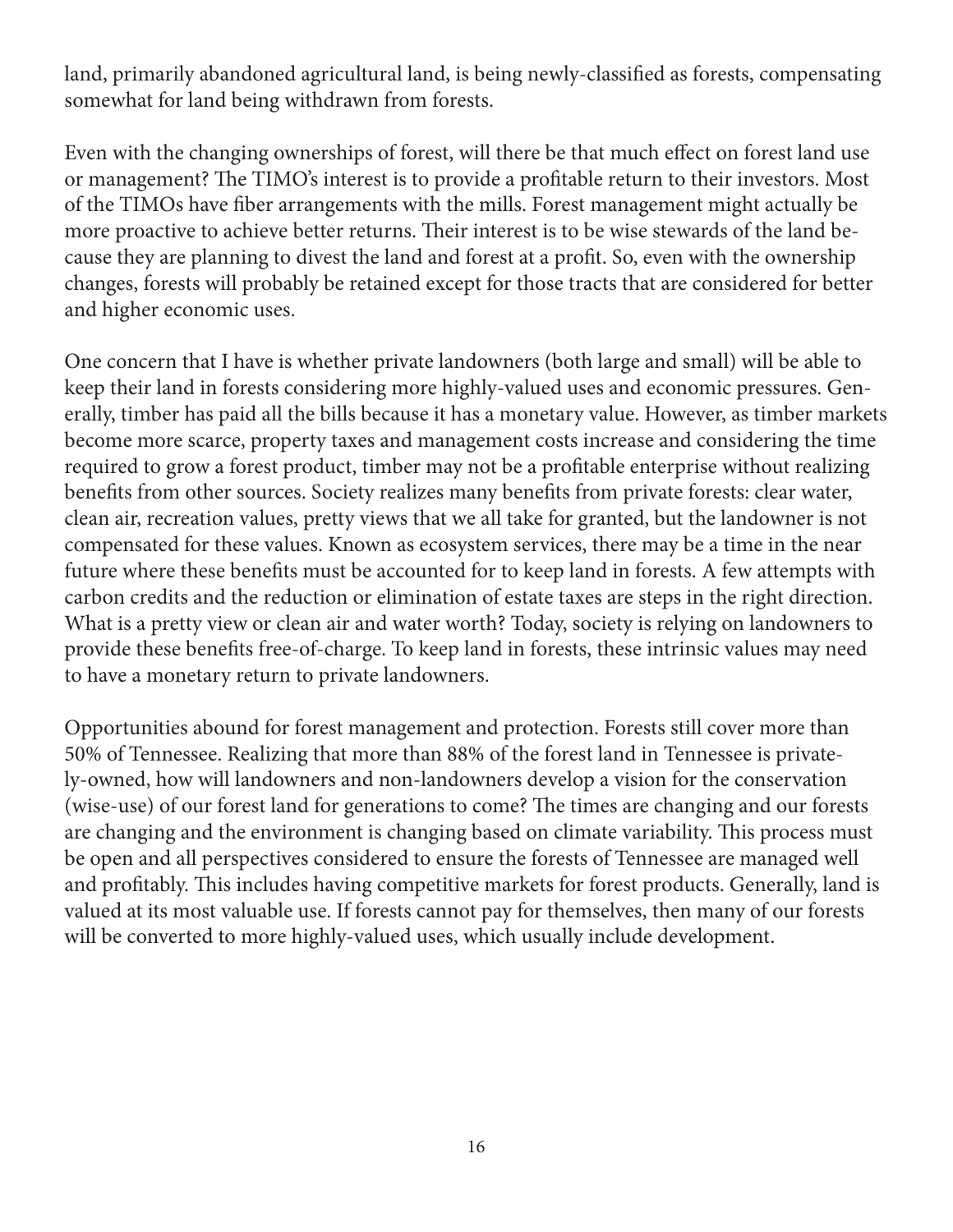# **Guidelines for Marketing Forest Products**

Wayne K. Clatterbuck

#### **1. Follow a marketing procedure, do not merely sell your timber.**

Selling is easy; just accept the first offer you receive. Marketing, on the other hand, involves selling in a competitive market to assure that you will get the best possible price for your timber. Conduct some planning and pre-sale work before advertising for competitive bids from prospective timber buyers. Approach your sale in a business-like manner. Refer to the following [UT Extension publication](https://extension.tennessee.edu/publications/Documents/PB1790.pdf) for elements of a marketing plan[.](https://extension.tennessee.edu/publications/Documents/PB1790.pdf )

#### **2. Become knowledgeable about local market conditions, measurement units, and prices.**

Check to see if there is an organized Forest Landowner Association in your county. If you have one, consider joining. Ask your neighbors about recent timber sales in the area. Take advantage of the marketing experience of other landowners. Be careful, however, when comparing prices because many special conditions such as timber size and species, logging conditions, markets and haul distance affect timber prices. Become familiar with the various sale procedures and measurement units for pulpwood, sawtimber, and specialty products that may be available like poles, piling, veneer, plywood, and crossties. Your county Extension office or Division of Forestry Area Forester can help you to learn about markets in your locale.

#### **3. Get professional forestry help in preparing for a timber sale.**

Seek assistance from a professional forester for your timber management needs just as you seek a doctor for your medical needs. Most foresters know through experience the markets available in the area for forest products, whether local, regional or export. A successful timber sale involved several steps. A professional forester can assist you in developing a timber sale plan that provides for the future as well as the present. Make personal contacts with foresters from the different companies, consulting firms or public agencies in your area and choose a forester that you trust and serves your interests. [UT Extension publication PB1860](https://extension.tennessee.edu/publications/Documents/PB1860.pdf) explains timber sale procedures.

#### **4. Know how much timber you have and where it is located.**

The value of your timber cannot be determined if you do not know what types and species you have, where it is located, or how much (volume or number of trees). How long has it been since you walked over your timberland or checked the boundary lines? Are there any disputes about the location of the property lines between you and adjacent landowners? Hire a forester to determine by actual measurement the amount and approximate value of the timber before the timber is sold.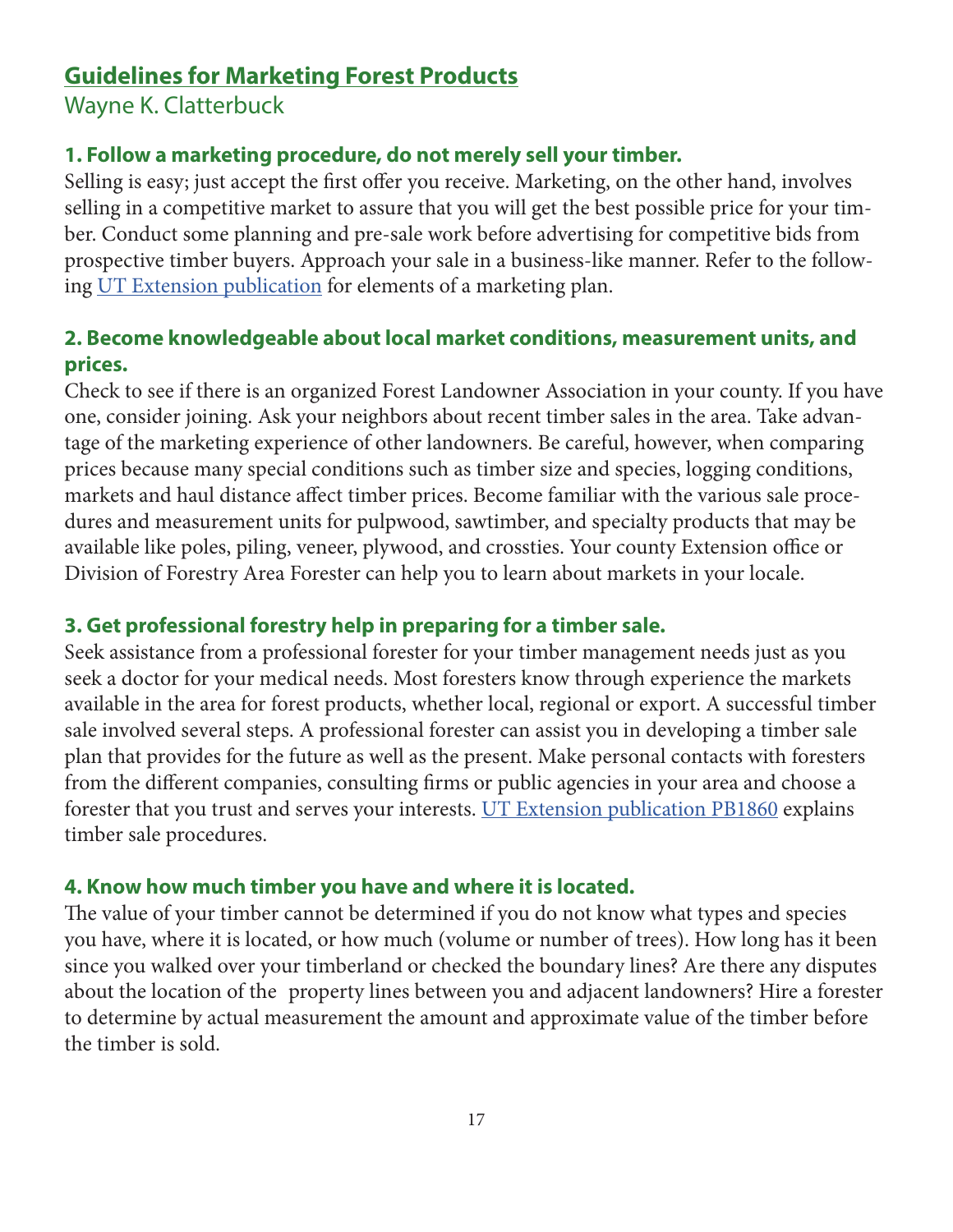#### **5. "Bank on the stump" until market conditions and prices are satisfactory.**

Growing trees will not spoil on the stump and cost of storing them is relatively low. Timber does not have to be sold just because it is merchantable. Trees will add valuable growth each year, even when the market is unfavorable.

#### **6. Obtain the best possible price.**

Advertise for competitive bids on your timber, but reserve the right to refuse any and all bids. Fair market price is that price agreed upon by a willing buyer and a willing seller, neither being compelled to enter into the transaction. Advertising for competitive, sealed bids is the best marketing process. Do not go back and forth between two buyers bargaining with the other one's last price offer. They will usually find out what you are doing and stop bargaining all together.

#### **7. Improve the condition of your timber stands with the harvest.**

Obtaining the most money should not always be the primary objective in making a timber sale. Every merchantable tree could be cut on your property rather than making an improvement cut, but another sale may not be conducted for many years. Protect the future productivity of your timber stands, especially the remaining trees and sensitive areas like streams and erodible areas.

#### **8. Maintain good records for your timber account on all sale activities and costs.**

As a forest owner, three permanent record keeping accounts should be maintained: timber, land, and equipment. Capital expenditures for timber purchases and improvements are the cost basis for the timber account. A portion of the timber cost basis can be recovered through depletion each time timber is sold. A current inventory of all your timber is needed prior to a timber sale to determine the amount of depletion per thousand board feet or per cord that can be recovered. Site preparation and tree planting costs can be more quickly recovered using Federal Reforestation Tax Incentives. For more information on record keeping, consult the following [UT Extension publication](https://extension.tennessee.edu/publications/Documents/PB1691.pdf).

### **9. Coordinate the efforts of a forester and an attorney in drafting a timber sale agreement or contract.**

Every timber sale should have a written, binding agreement between the buyer and seller. A reputable buyer will not discourage you from seeking legal assistance. A legal agreement protects both the buyer and the seller from misunderstandings. Every contract will be different. There is no "standard" contract that covers every situation. Make sure the contract covers unusual circumstances, local conditions, or specific provisions that are desired by you and the buyer. An example of various aspects of a timber sale contract is at the following web link. <https://extension.tennessee.edu/publications/Documents/pb1607.pdf>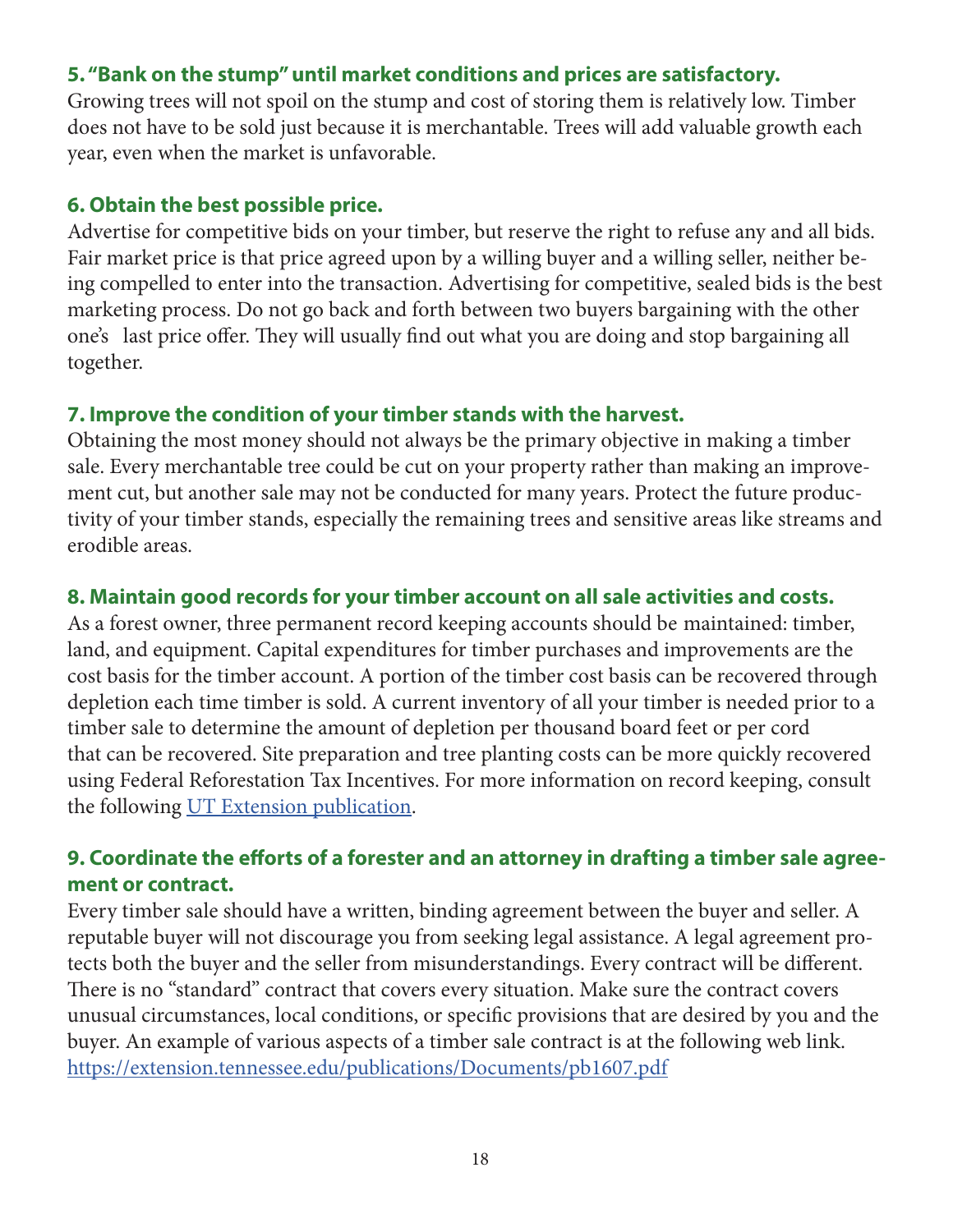#### **10. Check your tax situation before you make a timber sale.**

Extra income from a timber sale could raise your taxable income dramatically. Owners should plan for the additional taxes BEFORE spending the revenues from the timber sale. With recent tax law changes, capital gains tax rates are lower than ordinary income tax rates. However, landowners must satisfy certain criteria to qualify for capital gains treatment of timber sale income. Aside from reducing your tax rate, claiming timber incomes as a capital gain, can be useful for other reasons: (1) capital gains can be used to offset capital losses, and (2) capital gains are not subject to self-employment tax. Ask your attorney or accountant to help you plan ways to reduce your risk and tax burden- BEFORE you make a timber sale.

Having a successful and profitable timber sale takes planning. Be familiar with the information required and processes of timber sales to have a positive experience.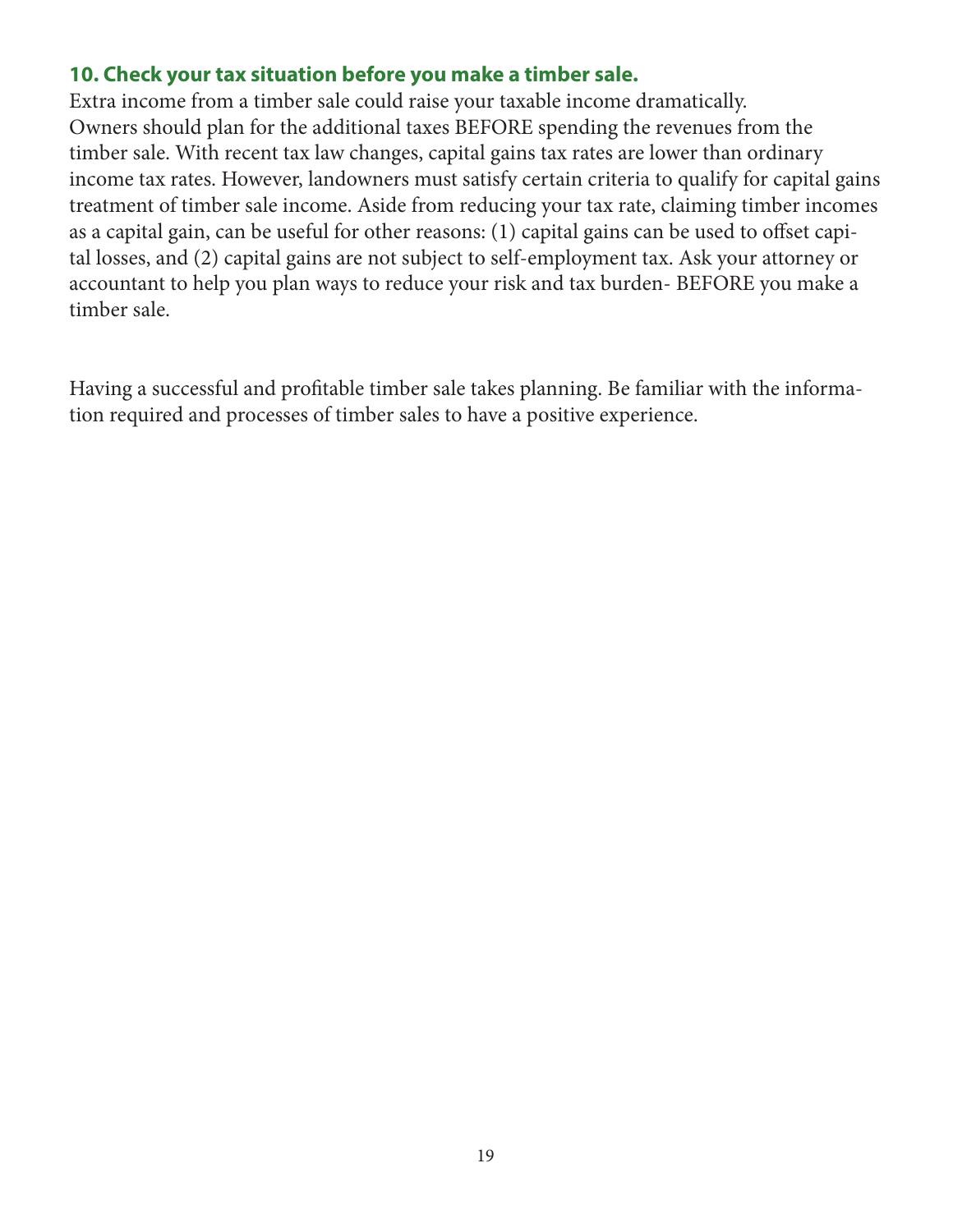# **Tennessee's Champion Tree Program Update**

Dr. Sharon Jean-Philippe Robert Walker Fowler

Since 1940 a nonprofit conservation group named the American Forest has maintained a list of the largest documented, living tree specimens found across the continental United States. More than 800 trees, both native and naturalized, have received champion recognition since the program's inception.

In the 1970s, Tennessee launched its own Champion Tree Program in order to recognize large tree specimens which meet the American Forest standards. Since the onset of the program, more than 250 native Tennessee specimens have been identified, nominated, and recorded. The program tracks not only current champions, but runners-up and other notable specimens.

Despite the goals of an annual re-inventory, assessment, and vetting of new nominations, the Tennessee Champion Tree Program went through a stagnant period in which records were not updated. Then, in the summer of 2016, a collaborative effort was undertaken to reinvigorate the program. A temporary internship program was created for University of Tennessee undergraduate and graduate students whose educational interests aligned with the program. Through the resulting Champion Tree Internship, students had the opportunity to assist with the state re-inventory of champion trees, and with updating Tennessee records regarding current champion trees.

In the internships first year, UT students and faculty were able to digitize existing nominations and champion records. Champion tree pictures, measurements, and nomination processes were moved online. Interns were also tasked with locating and reassessing champion trees in the western and middle parts of the state. Of the 191 target trees from transcribed records, 37 trees were located. The summer internship concluded before champions from East Tennessee could be verified.

In the summer of 2019, the Champion Tree Internship was restored and students were able to finish verifying the presence and condition of champion trees from old state records. Of the target trees, 27 living specimens were found, remeasured, and retained on the updated champion tree records.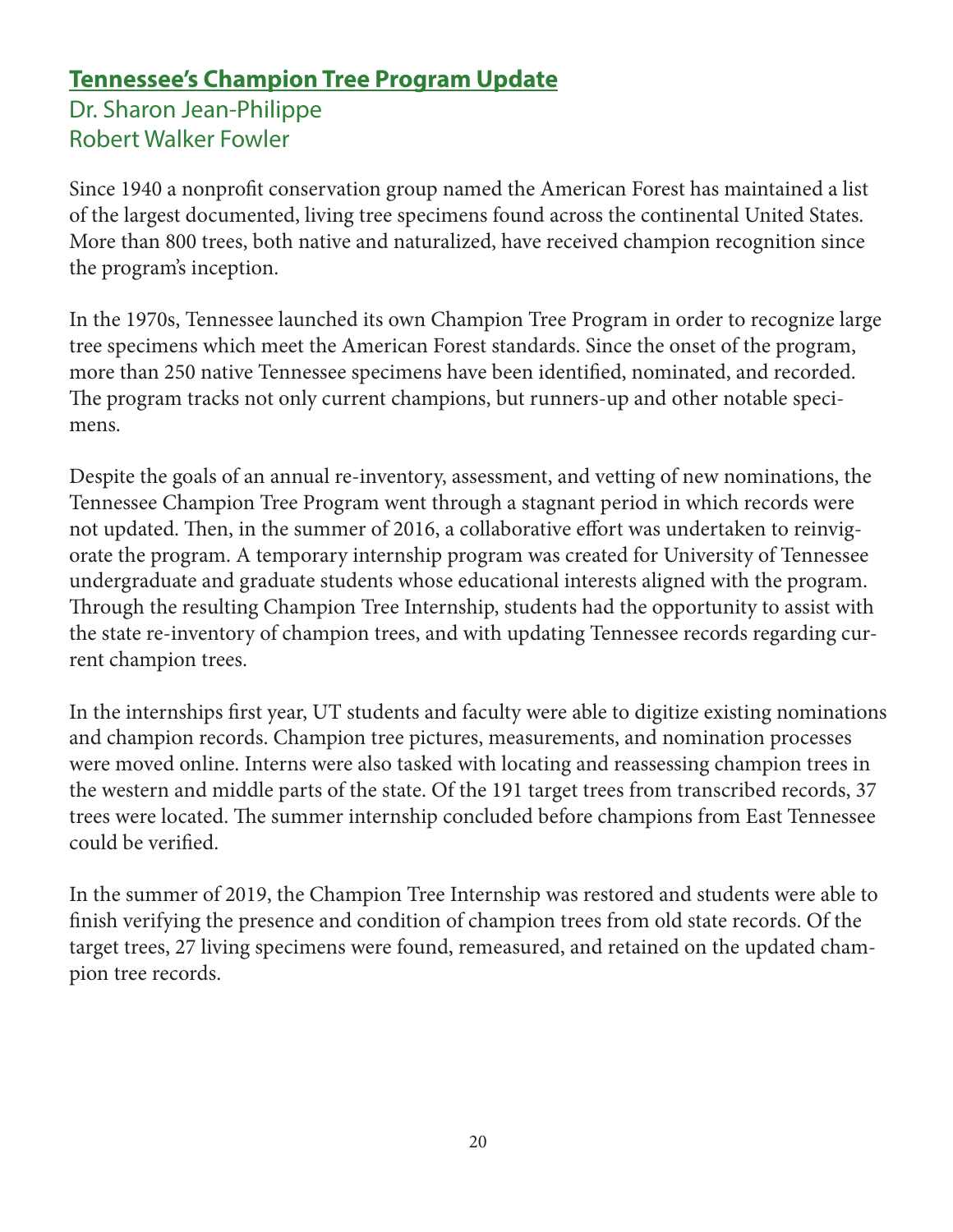In 2020, with old the state records updated, UT interns were able to move forward with verifying newly nominated trees across the state. Out of 74 newly nominated trees, 27 were found and had their champion status verified. Often these nominated trees are lost to storm damage, development, and advanced age. Several nominations were found and verified as runner-up, but fell short of champion status.

The Champion Tree Internship is continuing to offer internship opportunities to interested students. As of 2021, students are working to update records with the newly minted champions, and sorting through new nominations in order to measure and confirm them this summer.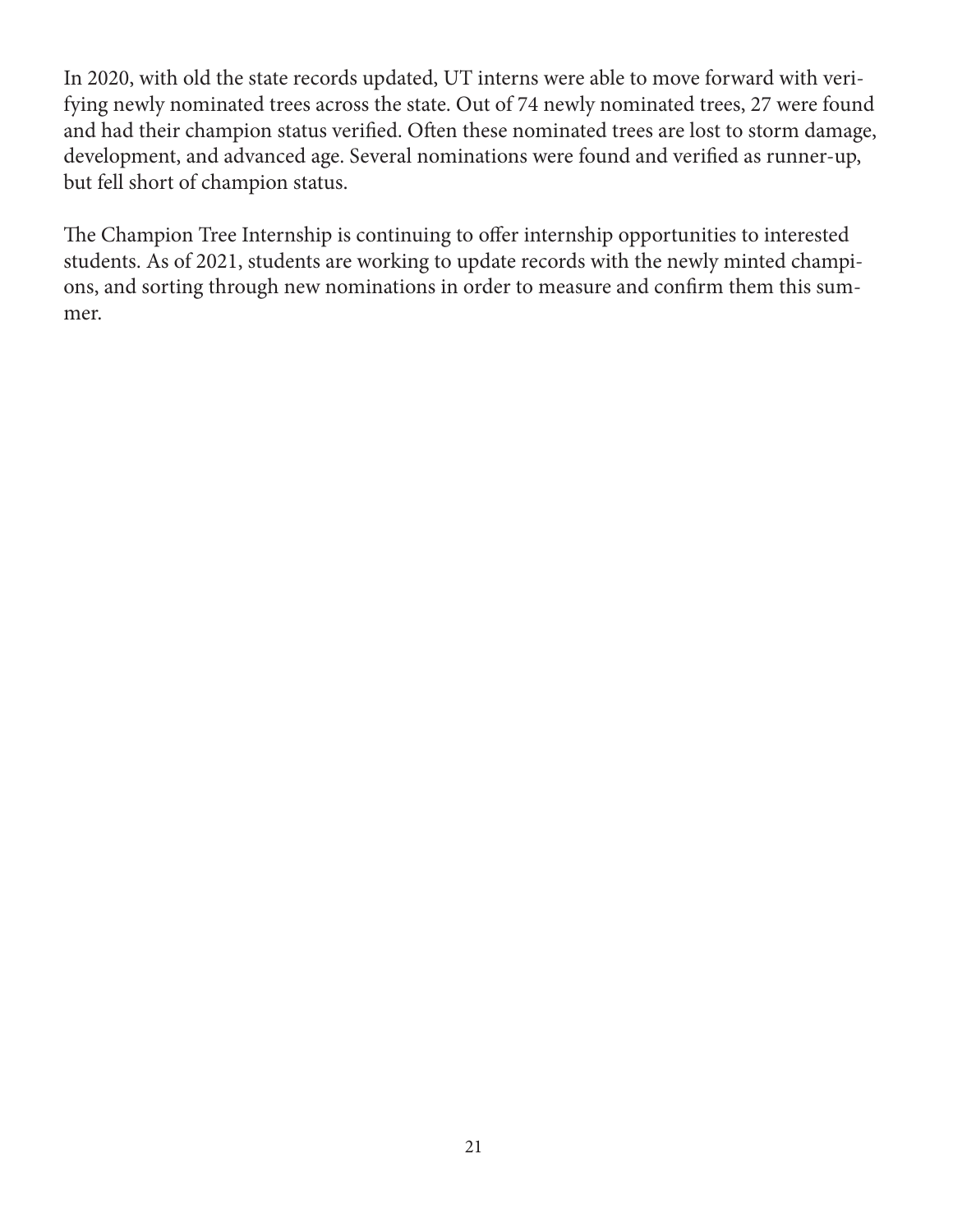# **Setting up a Timber Basis Is Your Best Hedge Against Losing a Valuable Asset When the Storm Comes**

### Mr. Larry Tankersley

Several years ago I was visiting with a couple showing me their new property. They had recently retired to Tennessee and bought 75 acres of land that included 70 acres of woods with good stocking of a variety of trees including a large percentage of white oak.

It was obvious they were very proud of their purchase, and rightly so, the "spirituality index"; overall beauty and "feel", was apparent.

Being myself, I couldn't help but mention that the timber was potentially valuable and that they should consider establishing a "timber basis" to document the purchase of the timber and its contribution to the lump sum price that they had paid for the property. The longer I discussed timber as a capital asset and setting up an account, using IRS Form T, the more uncomfortable they became. Finally they both insisted that they did not buy the timberland as an investment and that they would never consider selling the beautiful, spiritual trees. Of course, I agreed with their assessment of the beauty of the forest and encouraged them to enjoy and we parted after a nice hour or so.

Earlier this year, I received a call from the husband, informing me that the timber had recently blown down in one of the many tornadoes that Tennessee has sustain this year and that they would like to claim a casualty loss on their next tax return. After expressing my condolences for their loss, I ask if they had established the timber basis as I had suggested years ago. Unfortunately, he said that they had not. The conversation for me became difficult, because while we are allowed to claim casualty losses on timber damaged by a tornado, the claim is limited to the value they had paid for the timber years ago; without documentation of the timber basis, it is very difficult to complete IRS Form 4684, where the second line asks for the "adjusted basis" of the lost asset.

I mentioned to the caller that he is allowed by the IRS to calculate a "retroactive basis", the value of the basis from several years ago, it is difficult and can be expensive to engage a professional forester to determine how much the trees were worth at the time of purchase and run the calculations to "allocate" the sales price between the timber and the land.

This is a tragic story of "you can't have your trees and the money that they are worth as wood products, too". The difficult part is that trees ultimately pass from the earth, and as current owners we may or may not be around to witness this passing.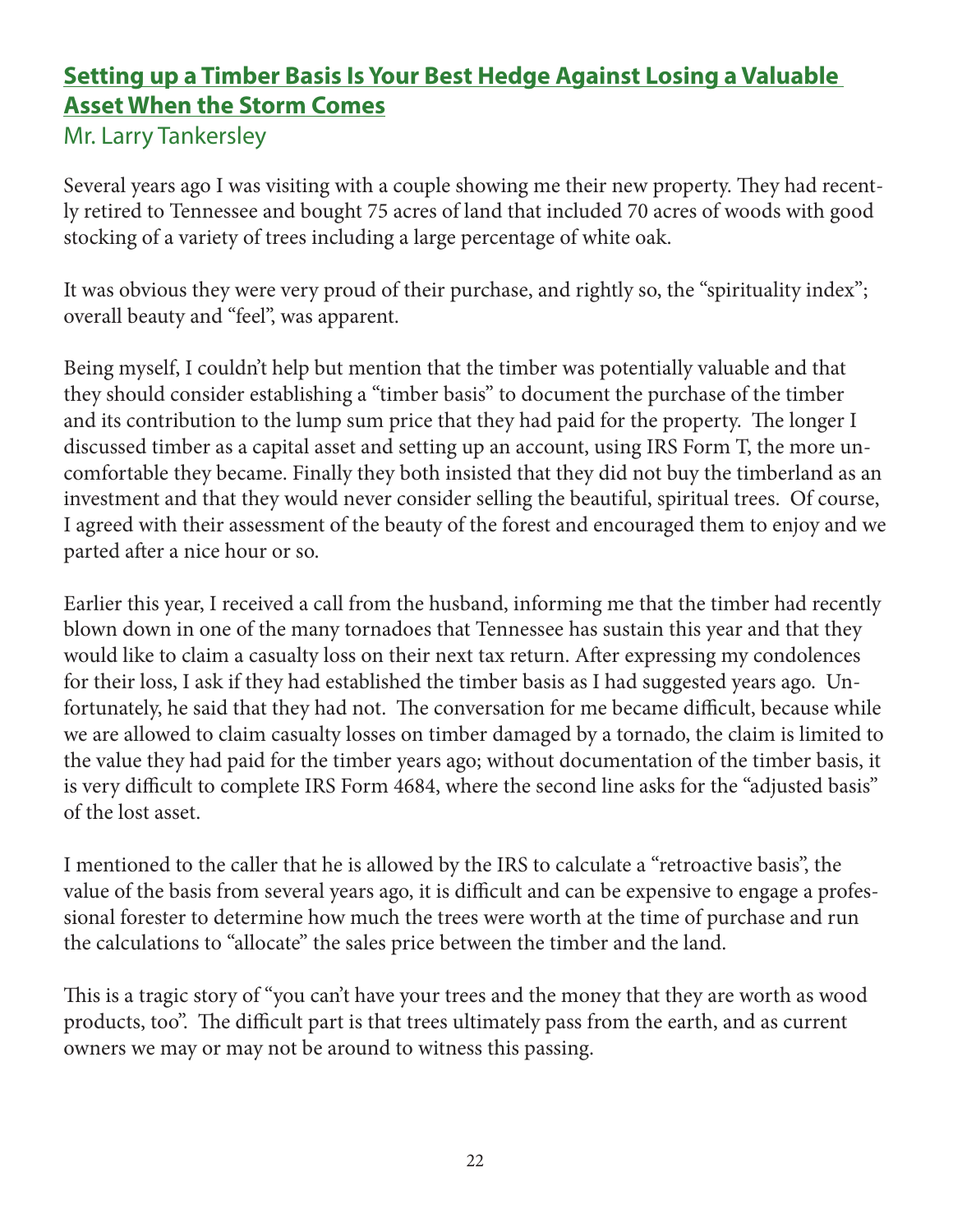When to harvest a beautiful stand of trees is a difficult one. If you don't consider your forest to be a financial investment/commodity that is your prerogative, but when the blow over in a storm why do they suddenly become one? This is truly a conundrum that is best addressed with a management plan that discusses the various risks associated with your particular forest.

Enjoy your woods and let us know if we can help.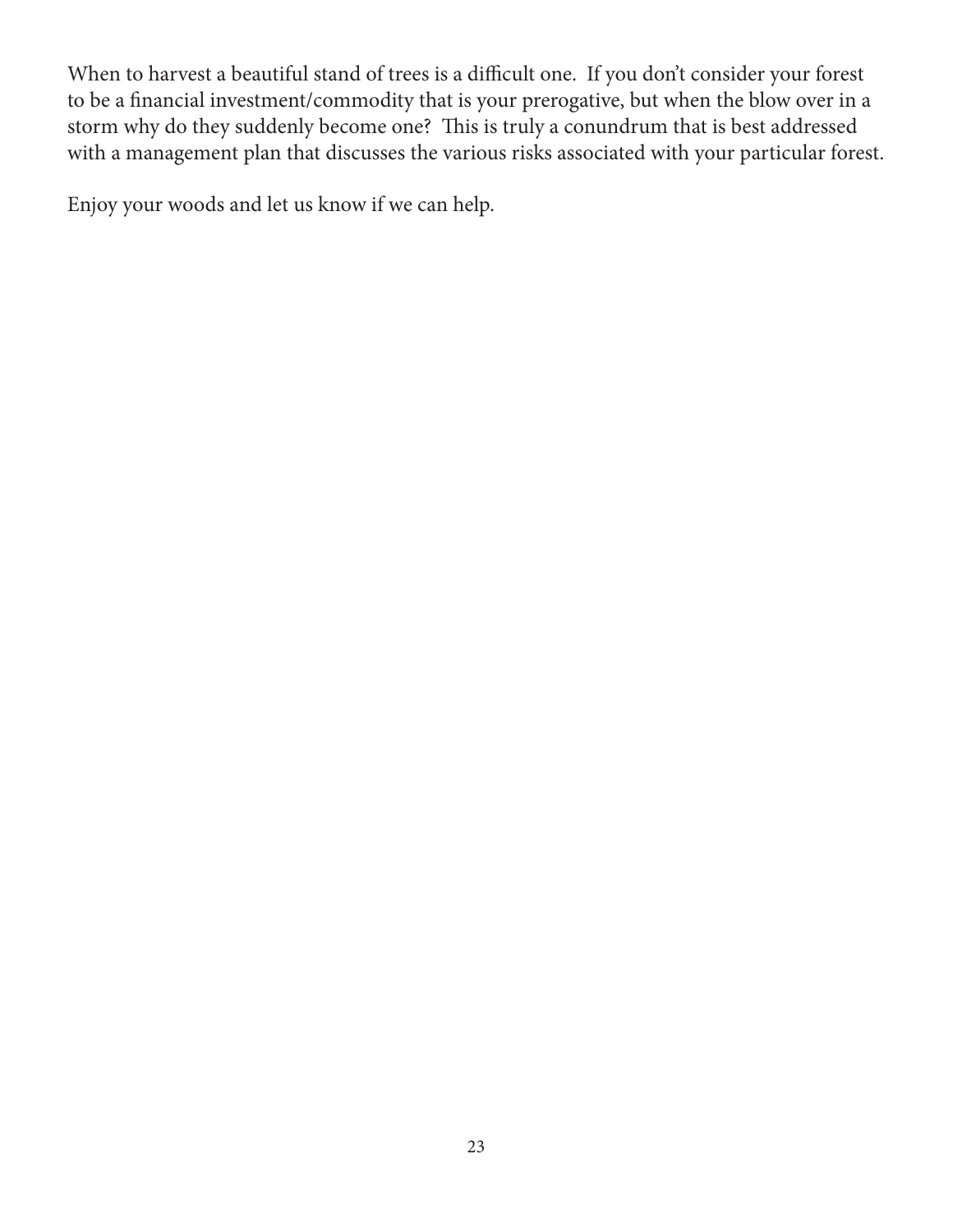# **Don't Pay Too Much Tax on Timber Sale Income!**

Mr. Larry Tankersley

Income from timber sales is considered the "disposition of a capital asset" and most tax preparers understand how to report capital gains. There are no specific tax people who specialize in timber taxes as it is not that common but a good tax preparer does understand that depending on the facts and circumstances of the ownership and sale, the income can qualify as a long-term capital gain. Ask your tax preparer if they understand capital gains and will file your return reflecting that. Schedule D is typically used and if the sale qualifies as a long-term capital gain be sure to calculate your tax bill accordingly. This may require use of the "Qualified Dividends and Capital Gains Worksheet" to separate your ordinary income from capital gains. Long-term capital gains are taxed at lower rates than your ordinary income. For most of us, the maximum tax on a long-term capital gain is 15% but folks in lower ordinary brackets may not be liable for any tax or maybe just 10%. Of course folks in the highest ordinary tax brackets may owe 20% on long-term capital gains.

Your timber income is considered "long-term" if you have owned it for more than one year prior to the sale or if you inherited it. Timber that is given to you as a gift can also be considered a long-term asset if you and the giver combined have owned it for more than a year. An example of this might be someone who owned the timber for eight months, gave it to you and you held it the remaining four months.

It is important to note selling logs is not the same as selling timber. Timber is still attached to the stump when the "contract" is finalized. Selling a load of logs is considered ordinary income, be sure to have an agreement for the timber sale before the trees are converted to logs.

For more information on Timber taxation see the fact sheet prepared by Dr. Linda Wang, a tax specialist with the U. S. Forest Service, Tax Tips for Forest Landowners for the 2018 Tax Year at:<https://www.fs.fed.us/spf/coop/library/taxtips2018.pdf>

Of course you are always welcome to give me a call at 865-974-7977.